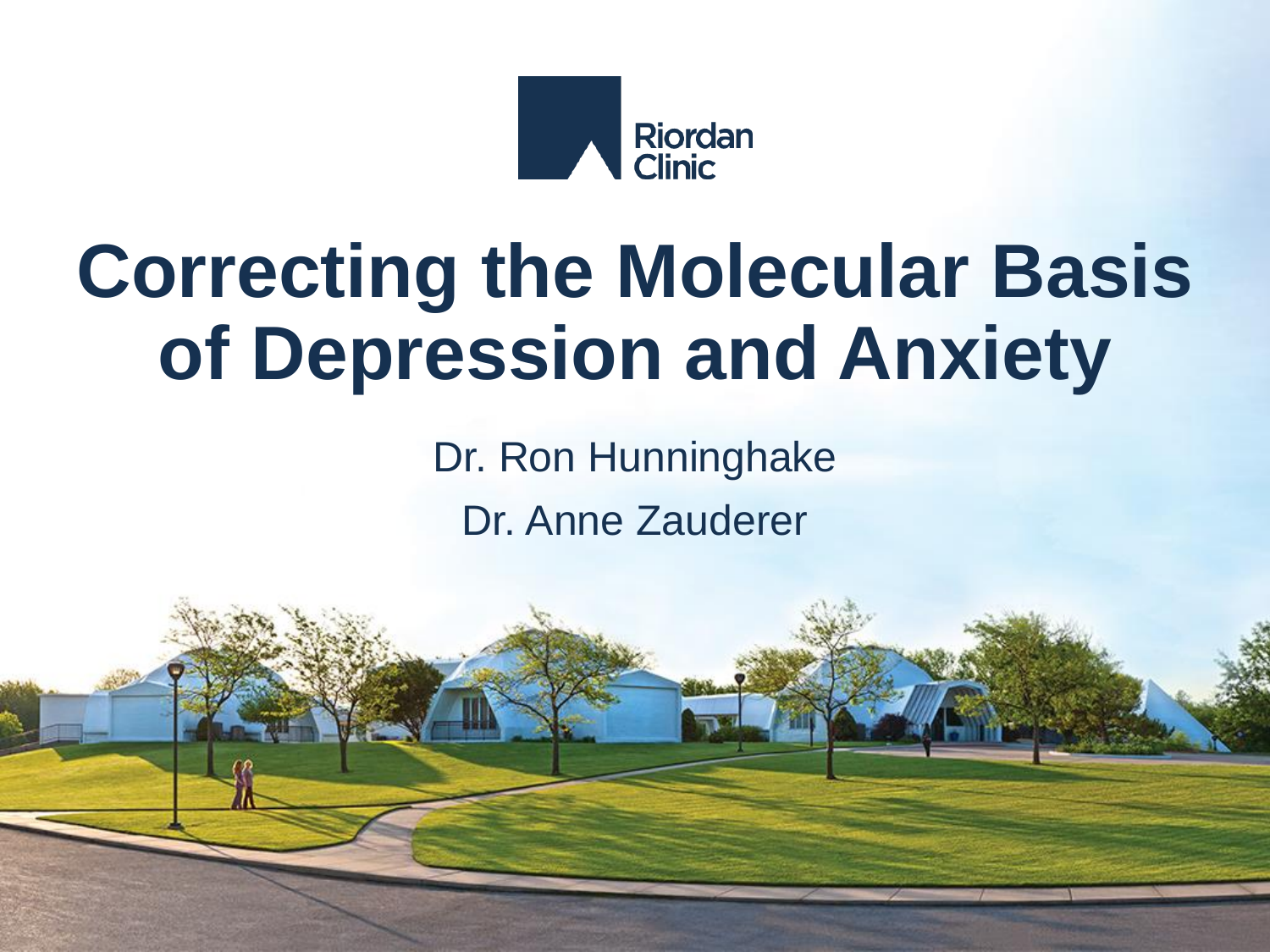# **Statistics**

- 15 million Americans are depressed
- 1 in 4 women is on an anti-depressant medication
- Anxiety disorders are the **most common mental illness in the U.S.**, affecting 40 million adults (18% of the population)
- Anxiety disorders affect 1 in 8 children
- 13% of children ages 8 15 had a diagnosable mental disorder

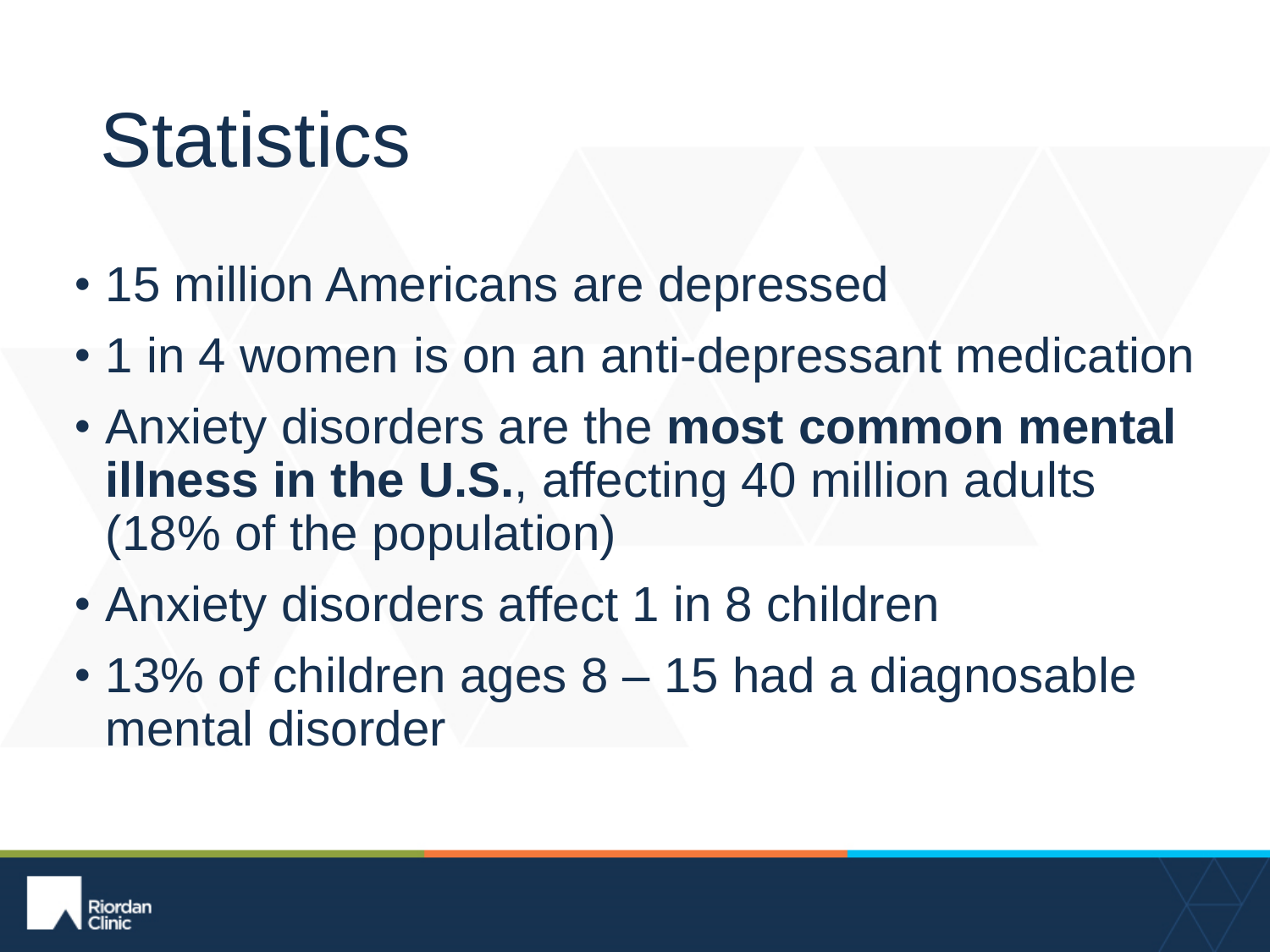#### Biochemical Individuality:

*Each of us has innate biochemical factors that influence traits such as personality, behavior, mental health, immune function, and allergic tendencies.*

*"One man's meat is another man's poison"*

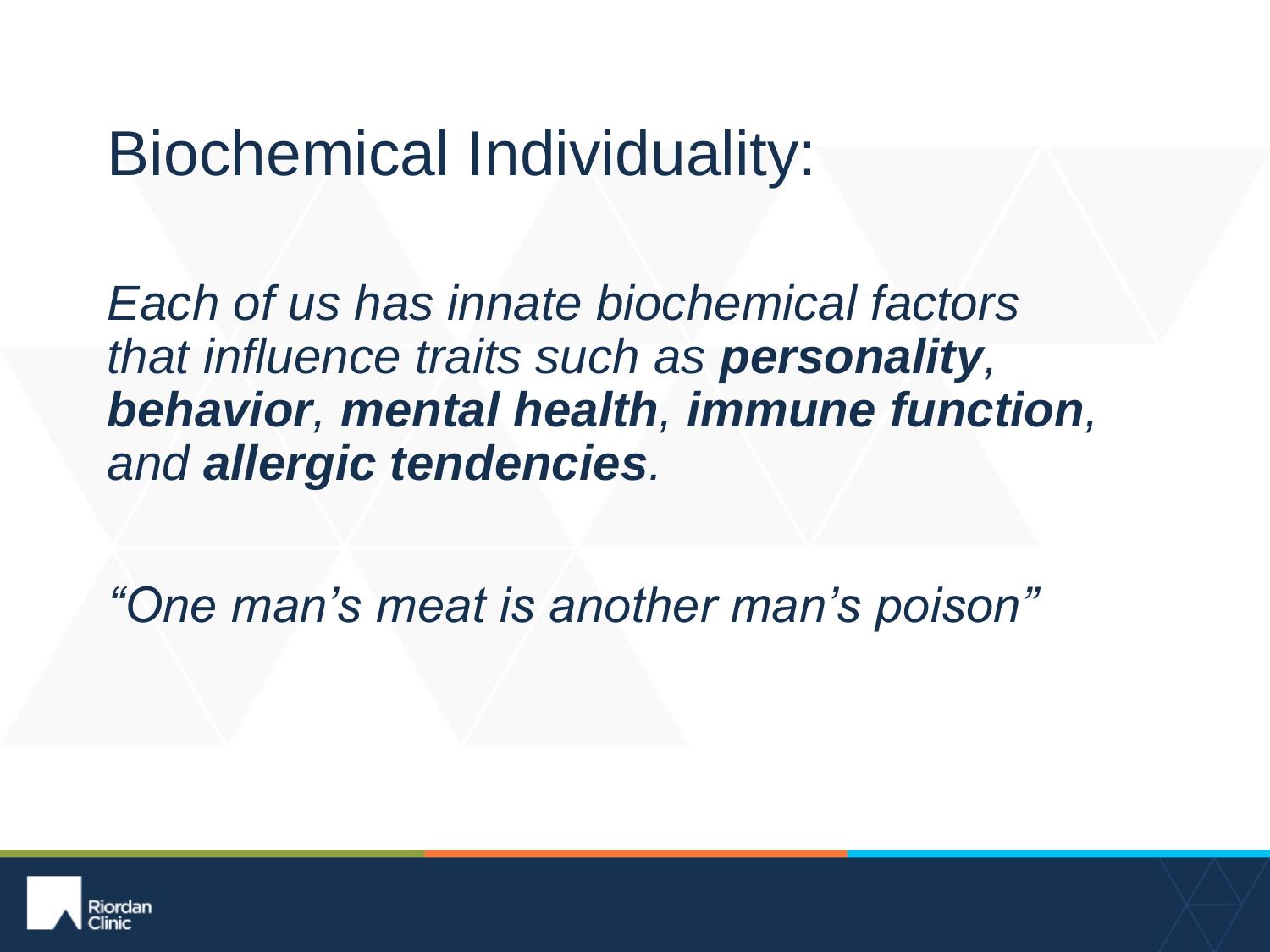#### *What is the Molecular Basis of Depression and Anxiety?*

# Methylation!

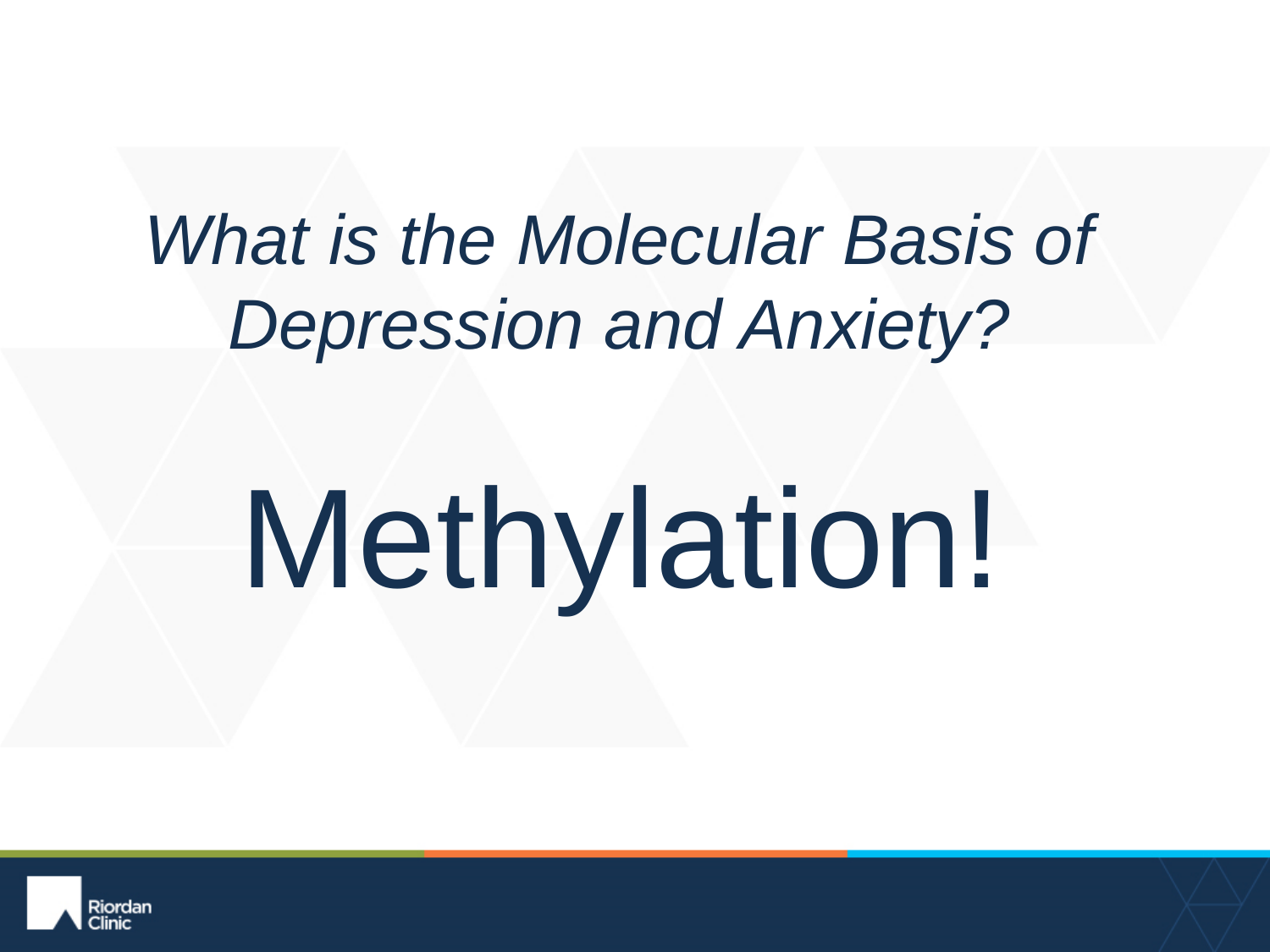# **Methylation**

- Chemically speaking, methylation is the process of adding methyl groups  $(\text{CH}_3)$  to a molecule
- Methyl groups are chemically inert, adding them to a protein (the process of methylation) changes how that protein reacts to other substances in the body, thus affecting how that protein behaves.

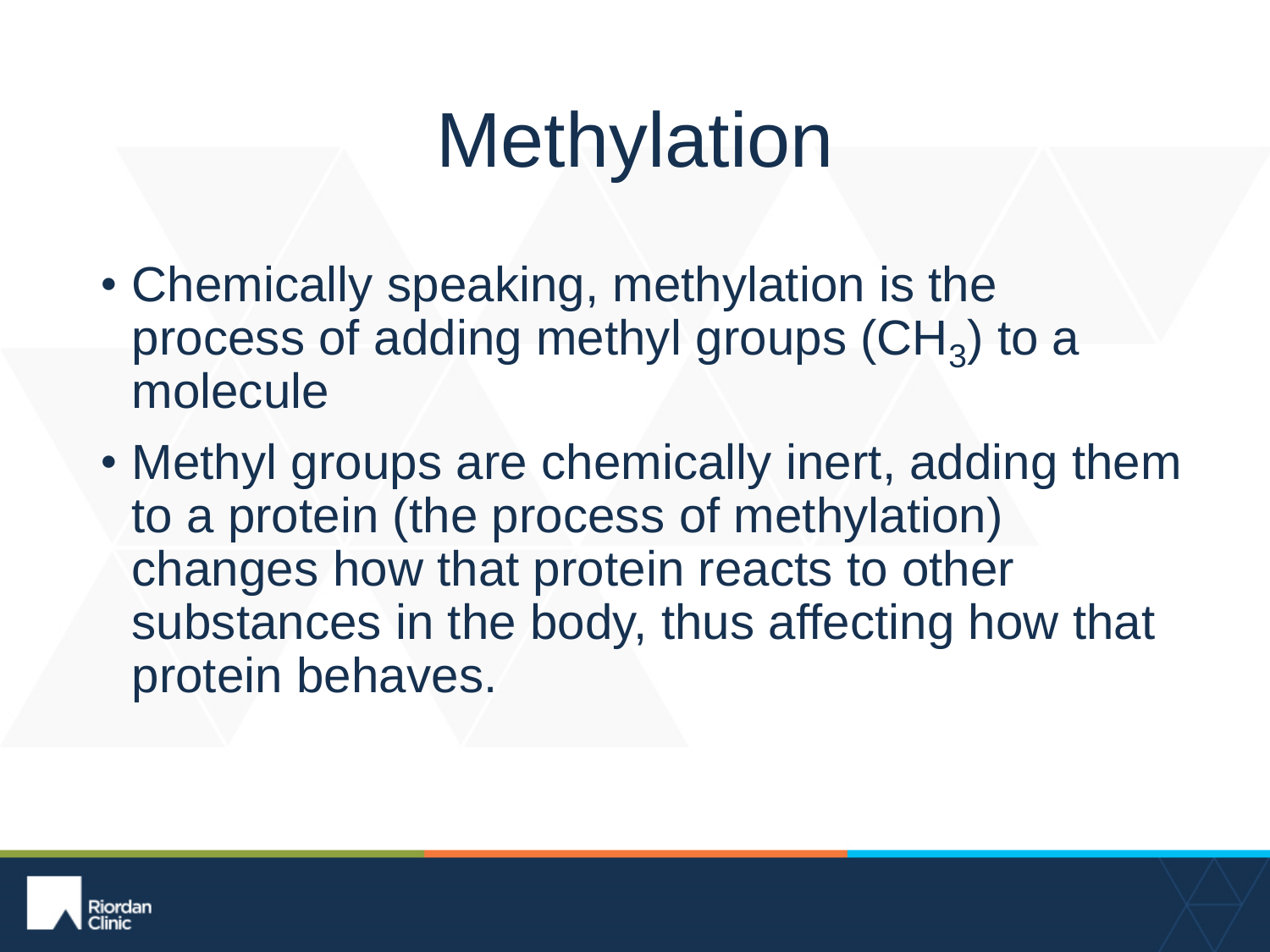

#### **Pathway Planner**



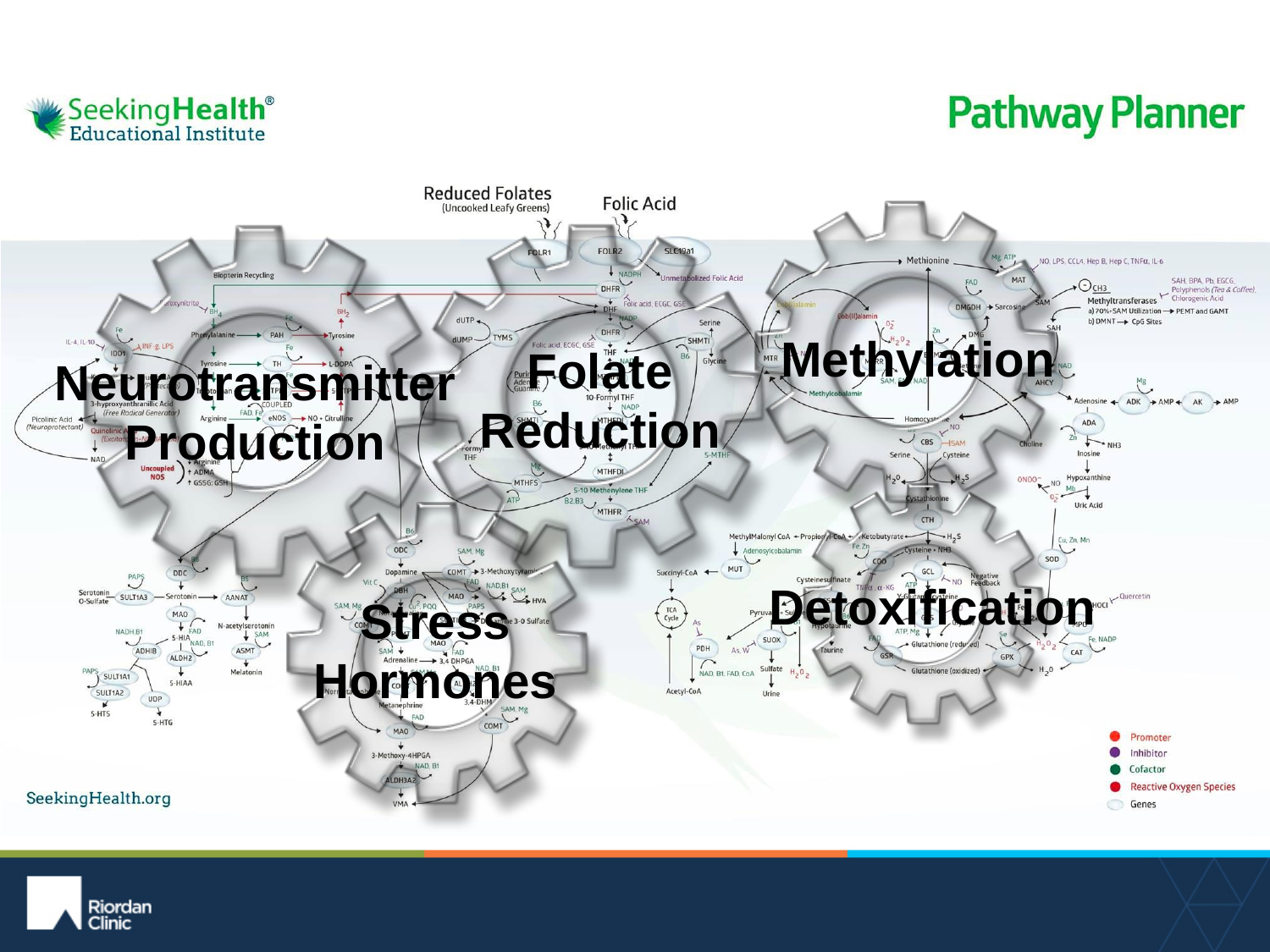#### Undermethylated = too slow

# $Overmethylated = too fast$

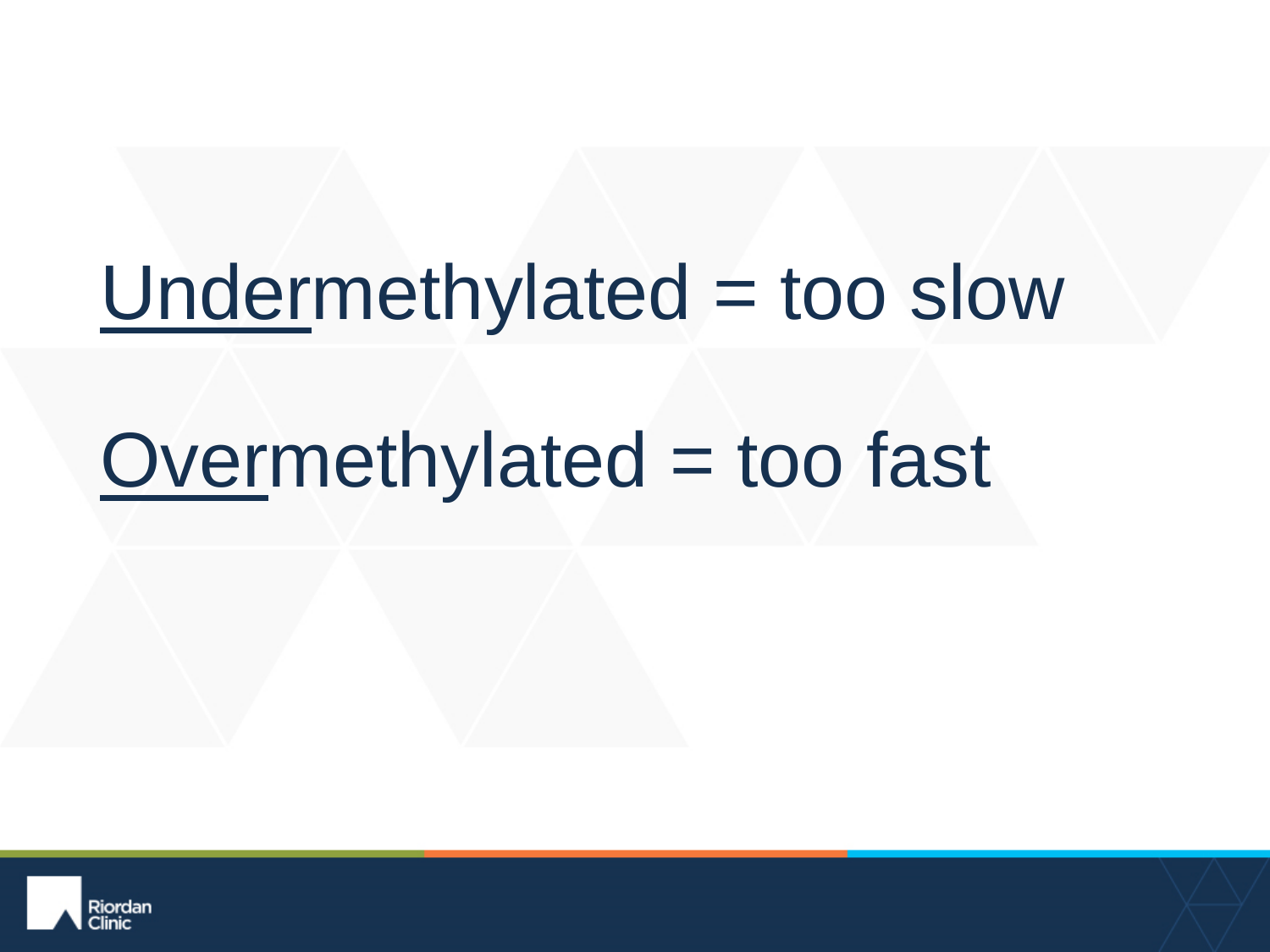#### Functions of Neurotransmitters



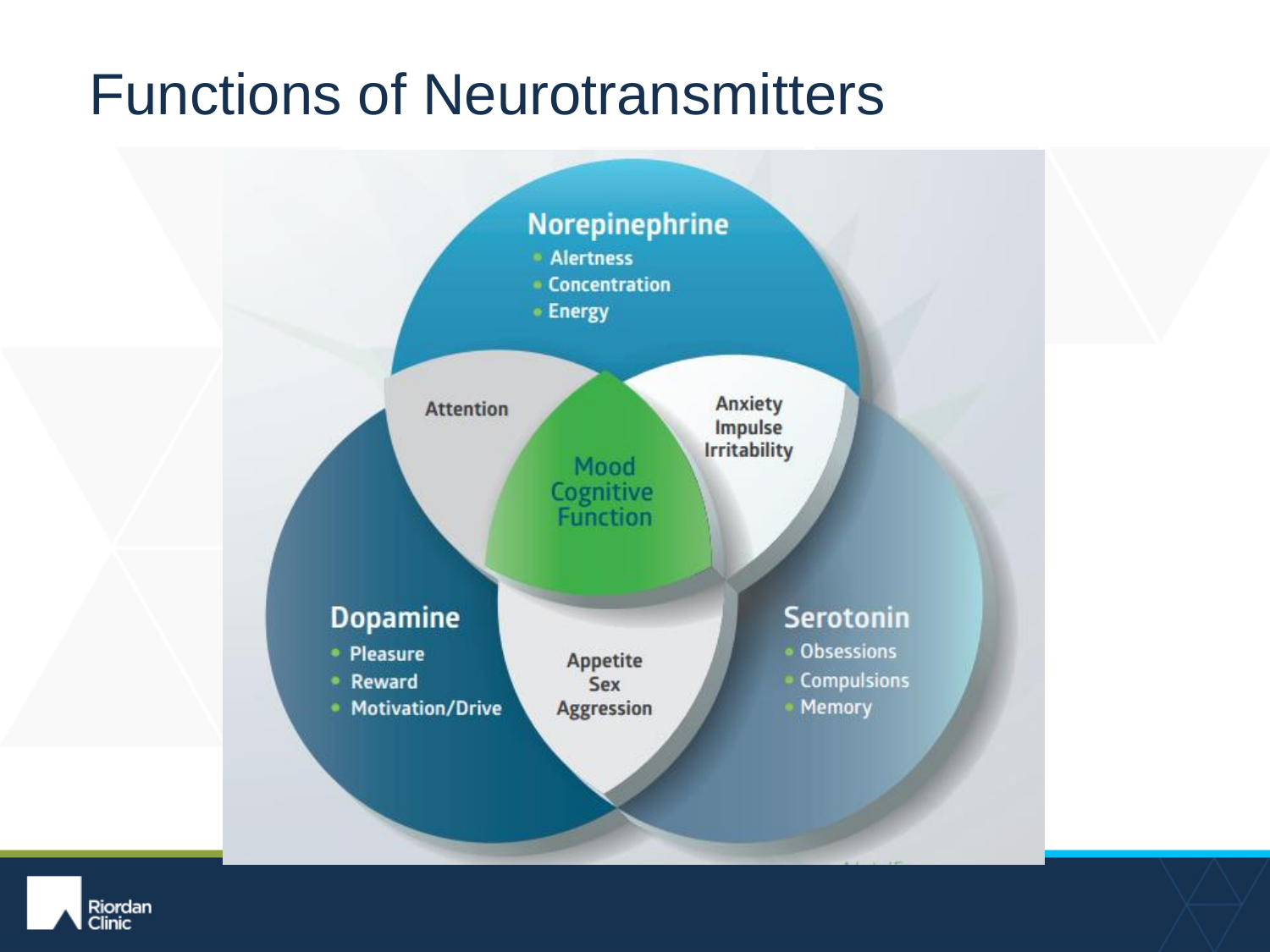### Production of Serotonin



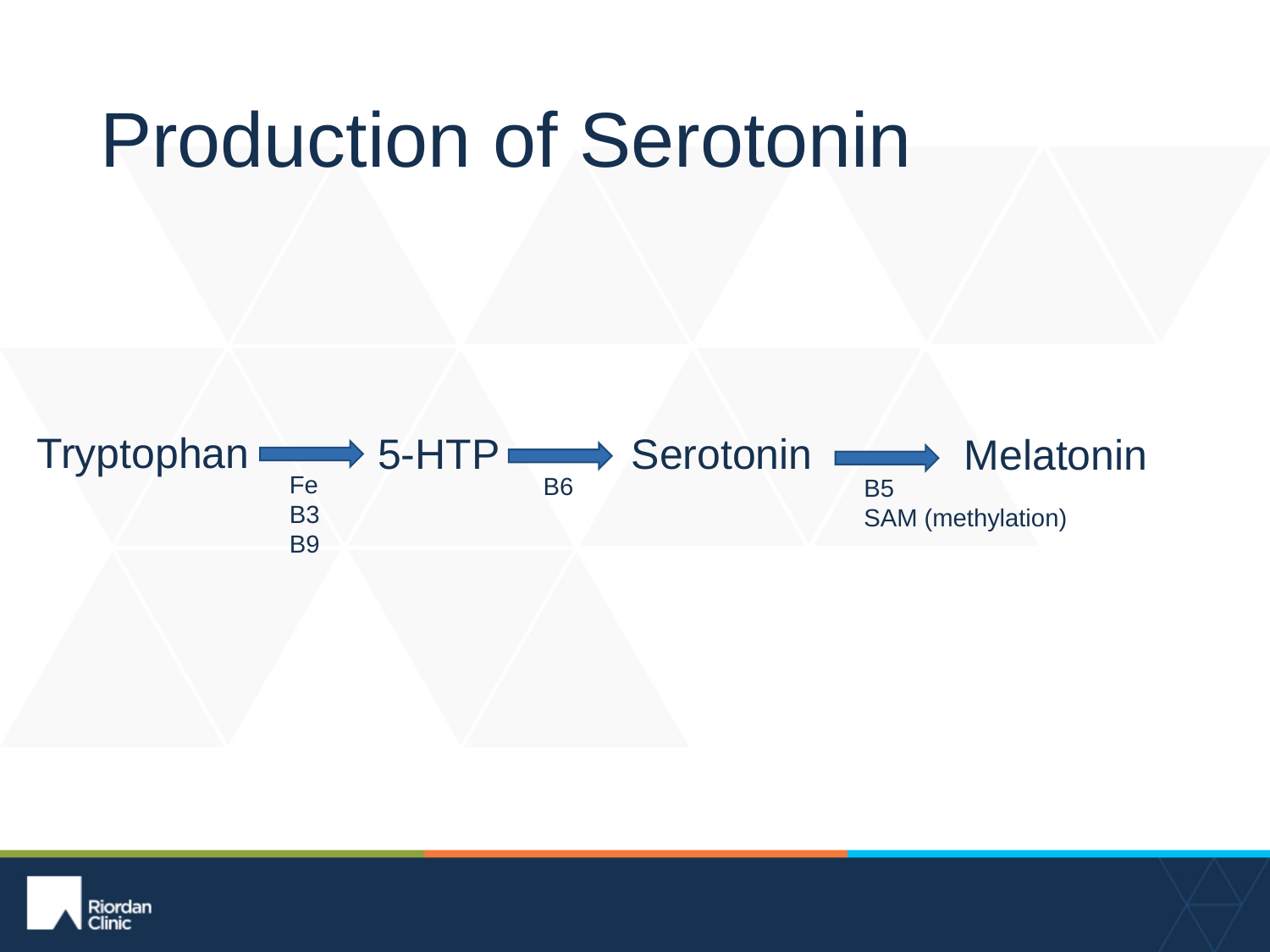### Production of Dopamine



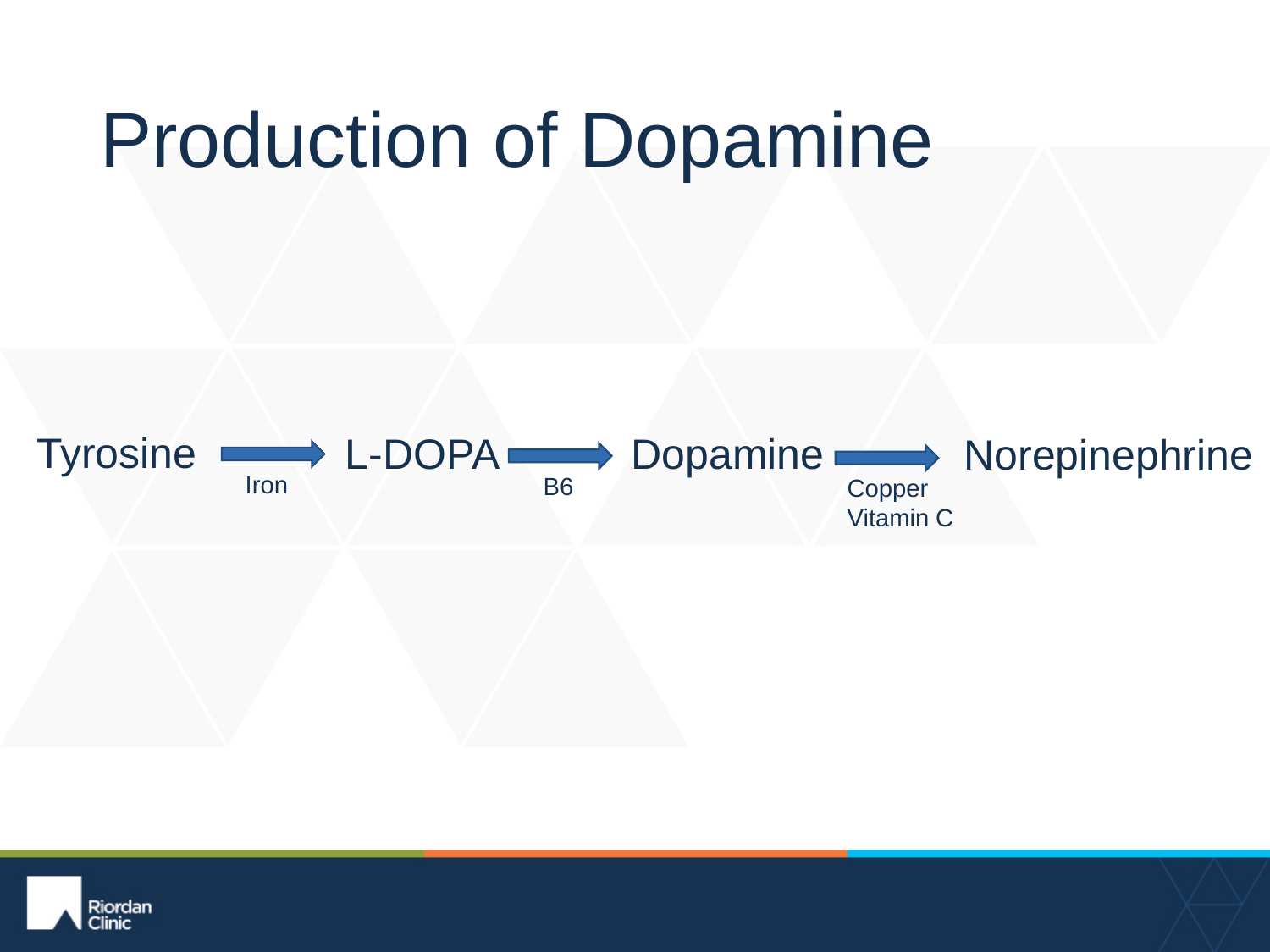# Production of Norepinephrine and Epinephrine



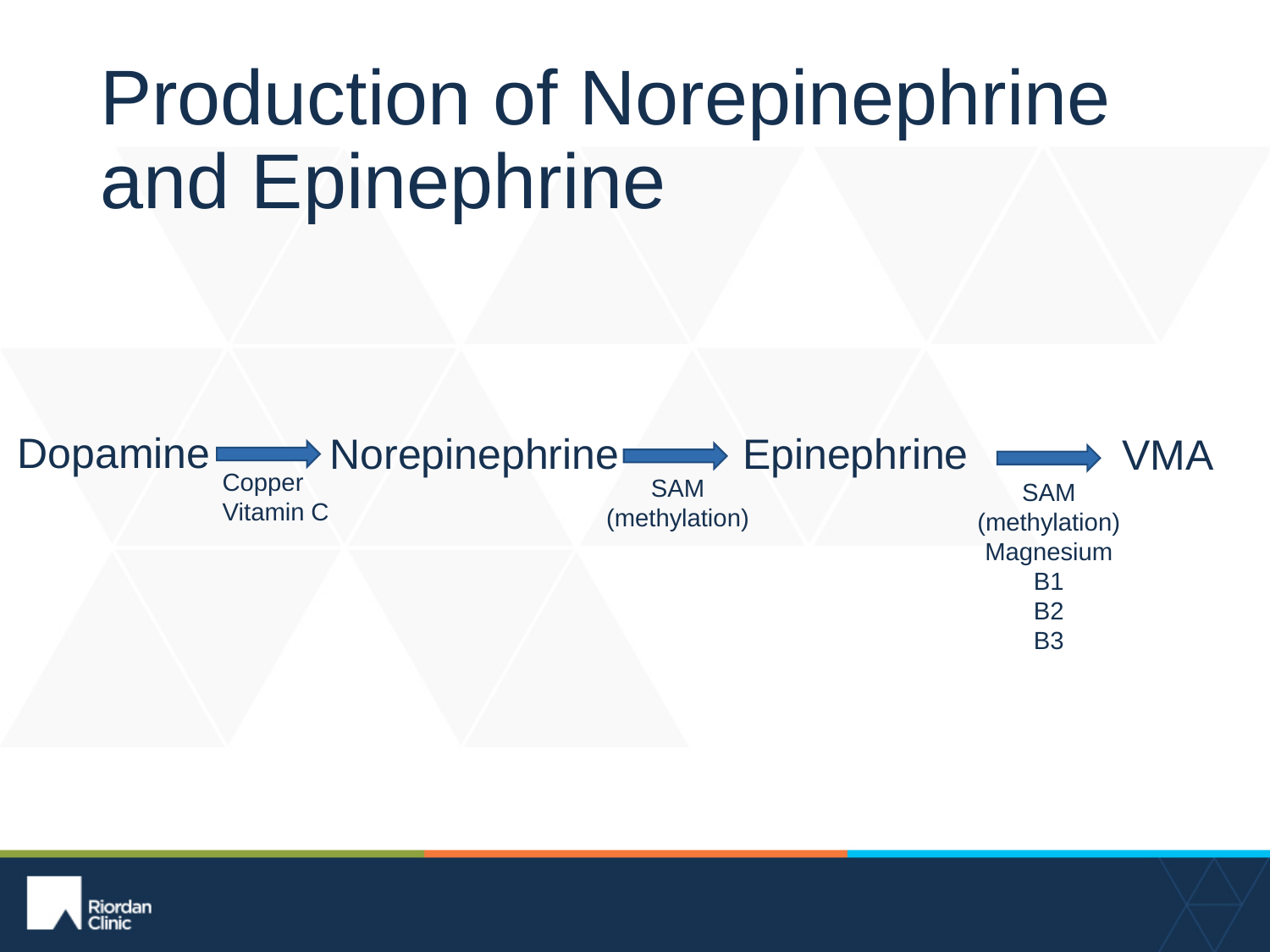# Depression

- 1. Undermethylated Depression (38%)
- 2. Overmethylated Depression (20%)
- 3. Hypercupremic (elevated Copper) Depression (17%)
- 4. Urinary Pyrrole Depression (15%)
- 5. Toxic Overload Depression (5%)

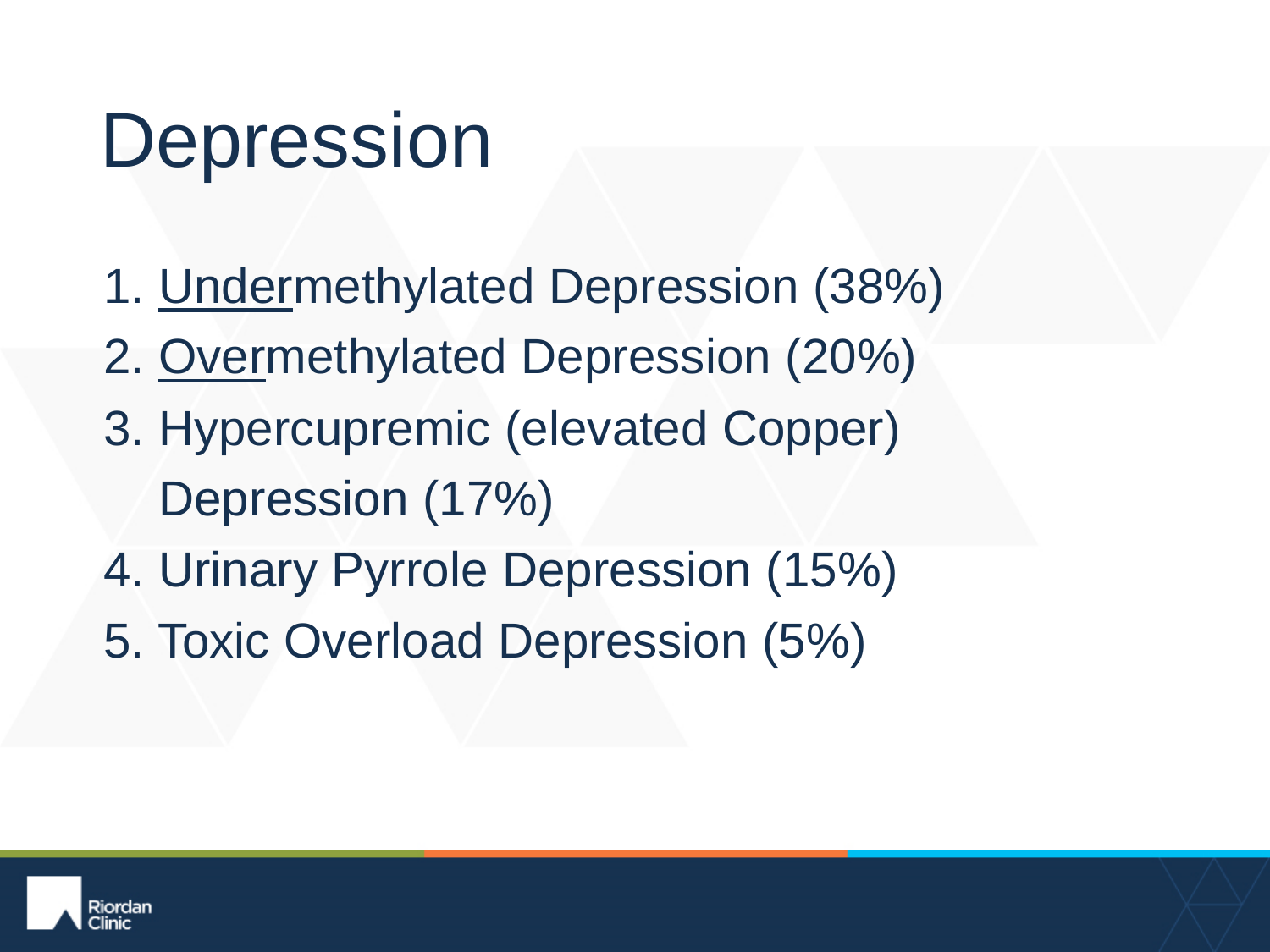#### Traits of UNDERmethylated Depression

- Good response to SSRIs
- Adverse reaction to folic acid
- Obsessive-compulsive tendencies
- Self-motivated
- Good response to anti-histamines
- Low tolerance for pain
- Very strong-willed
- High suicidal tendency
- Sparse chest/leg/arm hair
- Denial of depression
- Family history of high accomplishment
- Rumination about past events

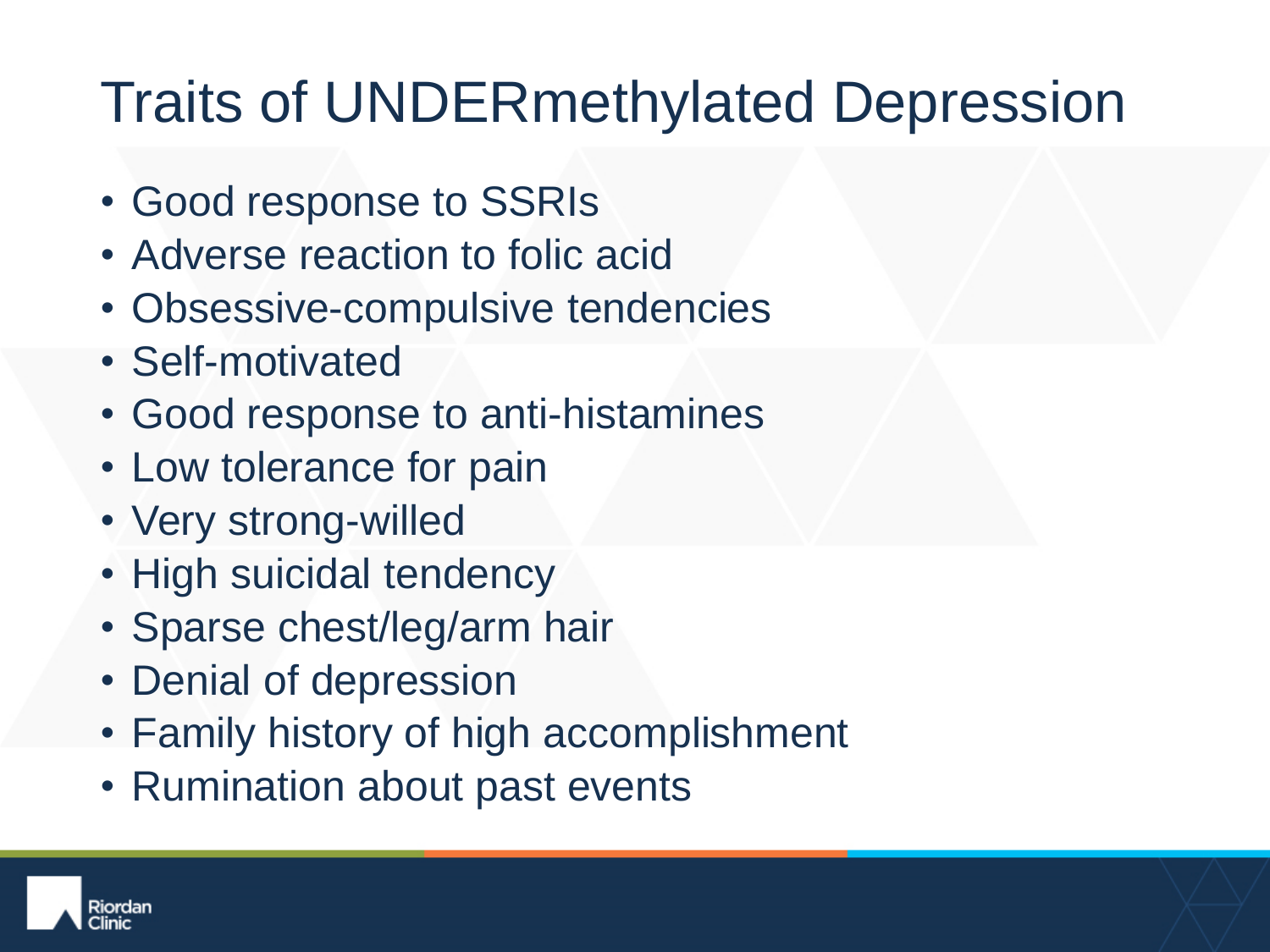#### Traits of UNDERmethylated Depression (cont.)

- Good response to SAMe and methionine
- High inner tension
- History of perfectionism
- Seasonal inhalant allergies
- High libido
- High fluidity (tears, saliva, etc.)
- Competitiveness in sports
- Addictiveness
- Calm demeanor
- Frequent headaches
- Noncompliance with therapies
- Oppositional defiance as a child

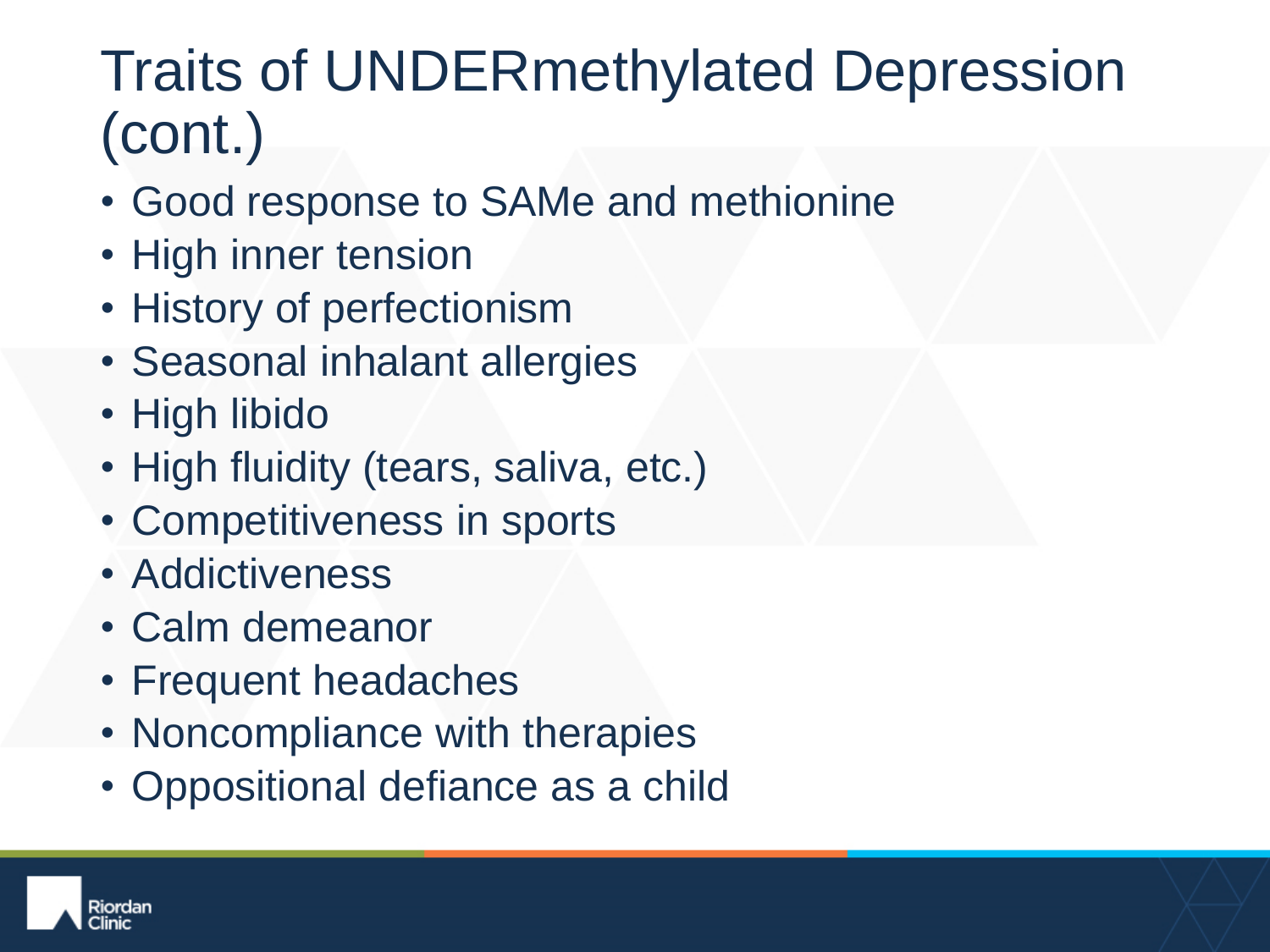#### Traits of OVERmethylated Depression (Low Folate Depression)

- Improvement after folate therapy
- Adverse reaction to SSRIs
- Food and chemical sensitivities
- Dry eyes and mouth
- High artistic abilities and interest
- Nervous legs, pacing
- Noncompetitive in sports, games
- Hyperactivity
- Upper body/head/neck pain
- Estrogen intolerance

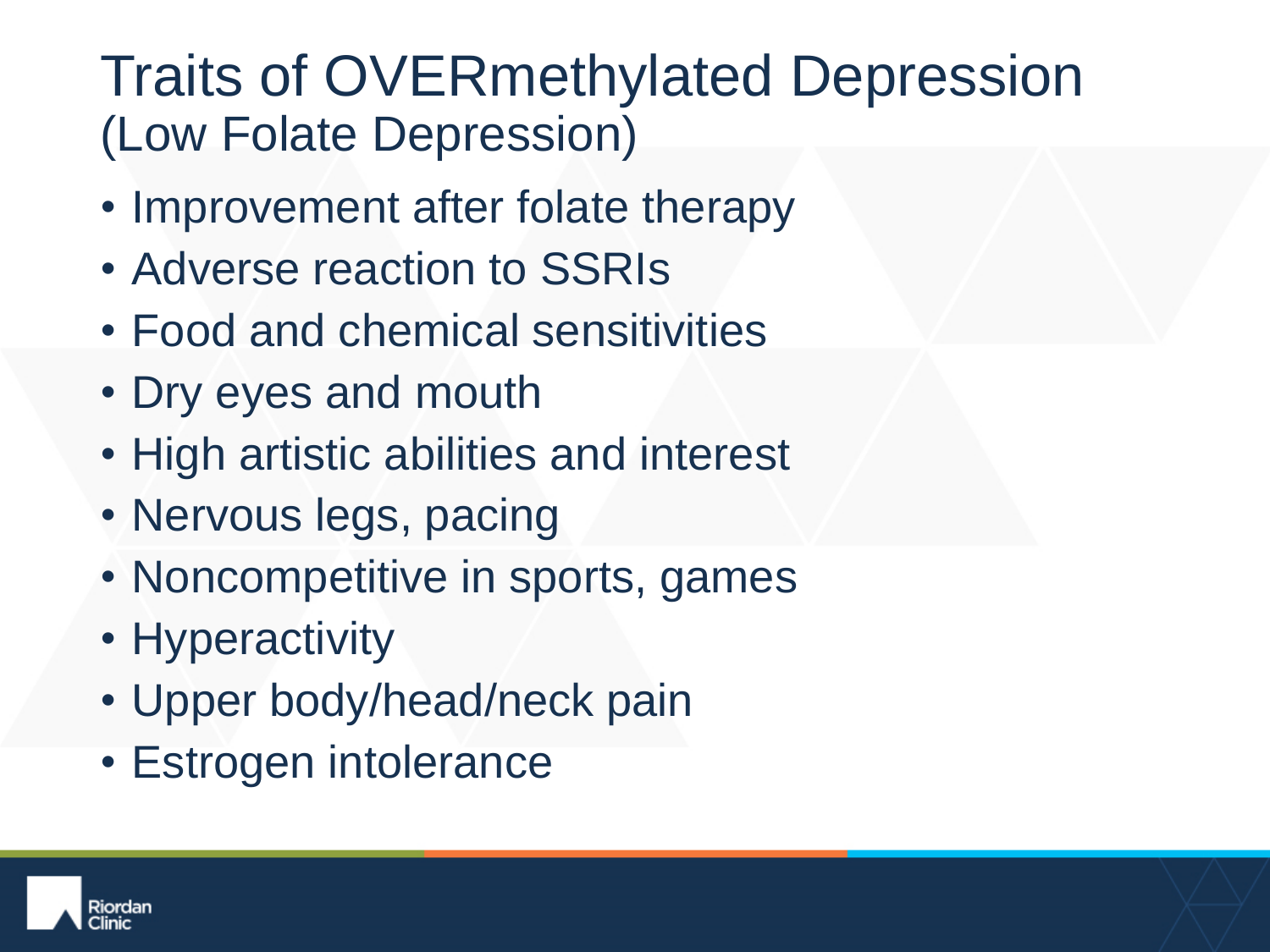#### Traits of OVERmethylated Depression (Low Folate Depression) (cont.)

- High anxiety and panic tendency
- Improvement after benzodiazepines
- Absence of seasonal allergies
- Low libido
- Hirsutism
- Sleep disorder
- Underachievement in school
- High pain threshold
- Adverse reaction to SAMe and/or methionine
- Copper intolerance

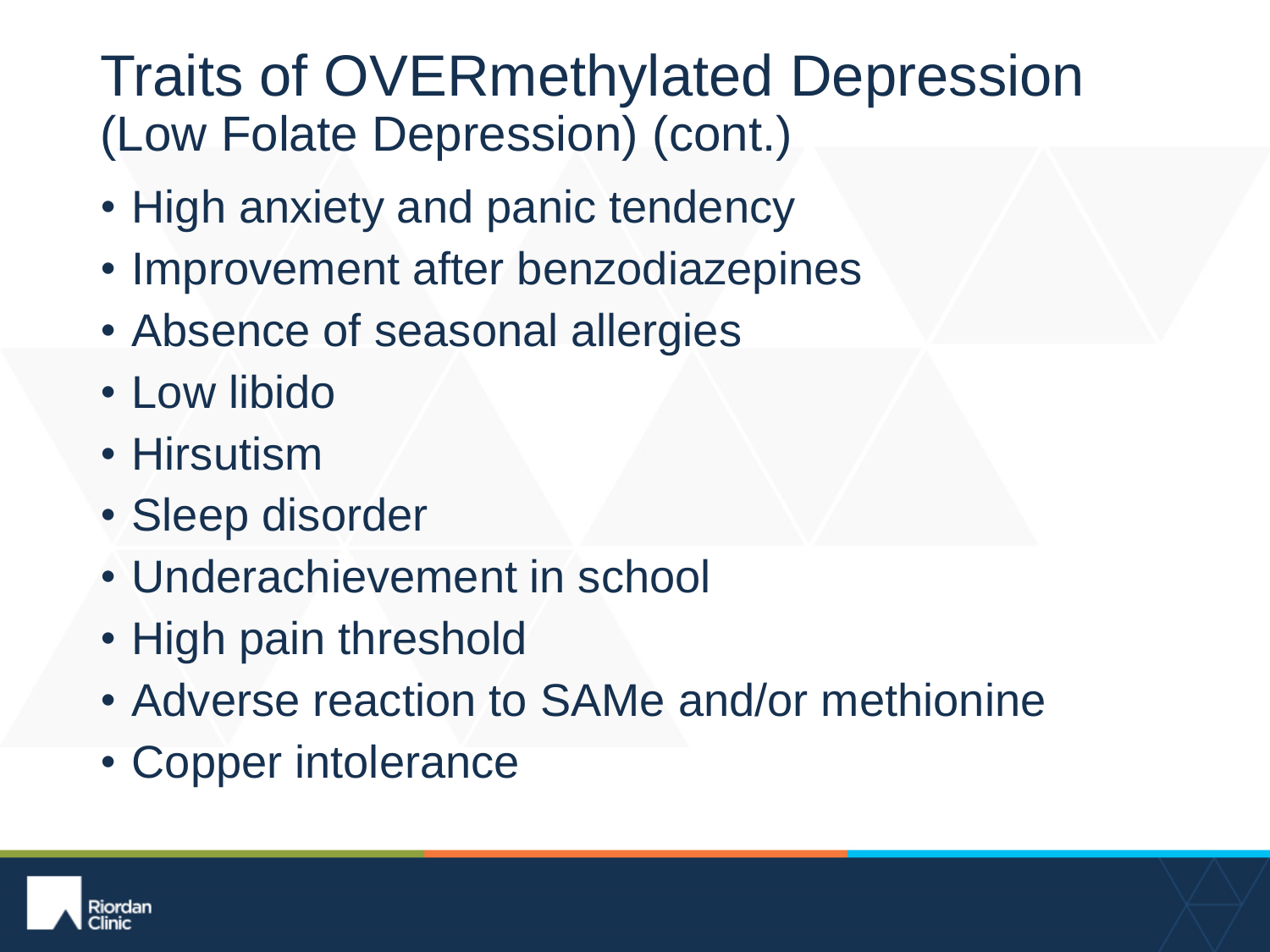#### Hypercupremic Depression (Elevated Copper)

- Majority of this type are women
- First episode during puberty, childbirth or menopause
- Severe anxiety
- Sleep disorder
- Hormone imbalances
- Hyperactivity in childhood
- Skin sensitivity to metals and rough fabrics
- Tinnitus (ringing in the ears)
- Intolerance to estrogen, shellfish and chocolate

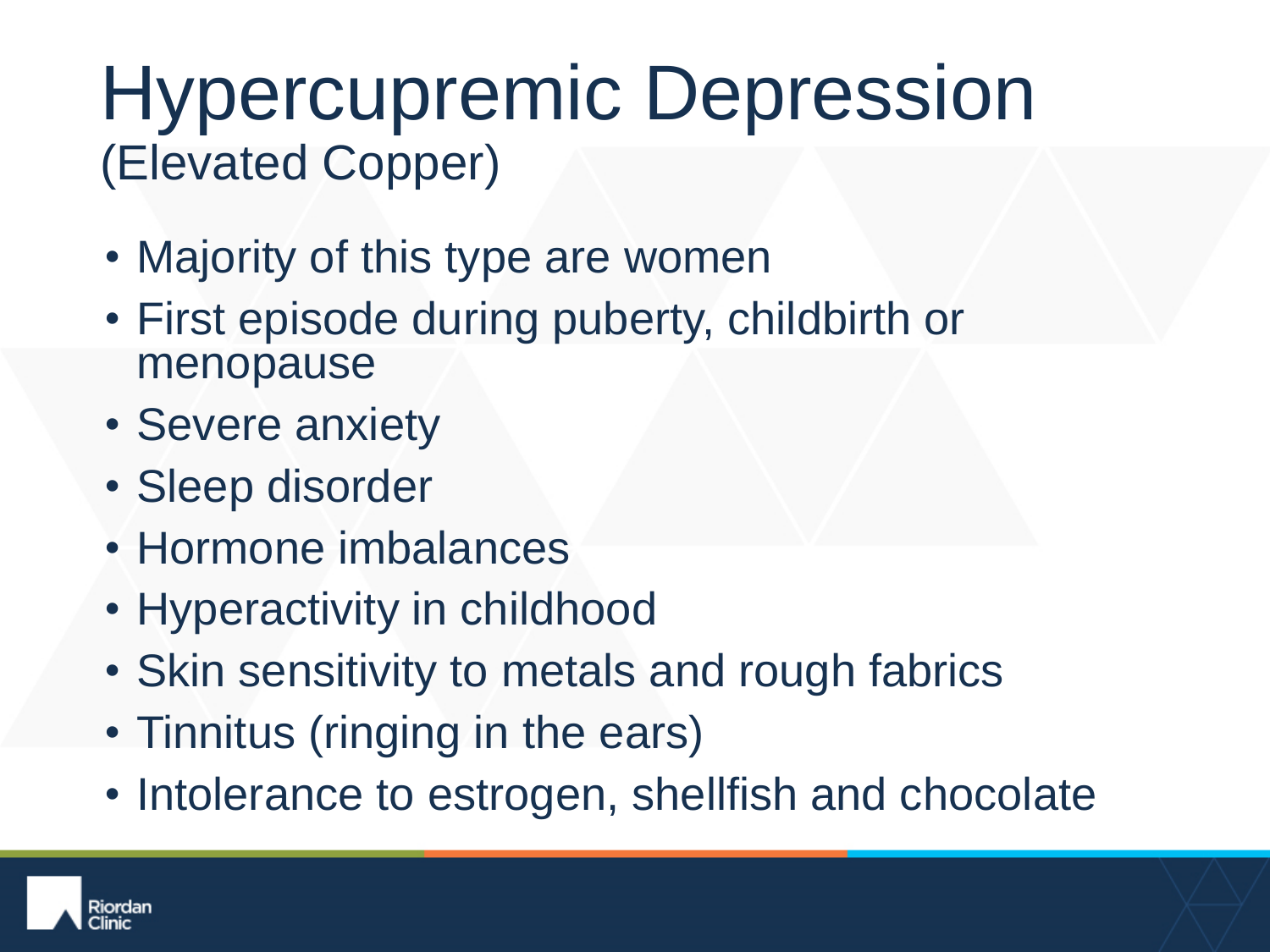# Urinary Pyrrole Depression

- Stress disorder
- Onset of depression triggered by severe emotional or physical trauma
- Severe mood swings
- Inability to cope with stress
- Rages
- Absence of dream recall
- Sunburn easily and inability to tan
- Morning nausea
- Sensitivity to bring lights and loud noises
- Slender wrists, ankles and neck fat distribution around mid-section and thighs

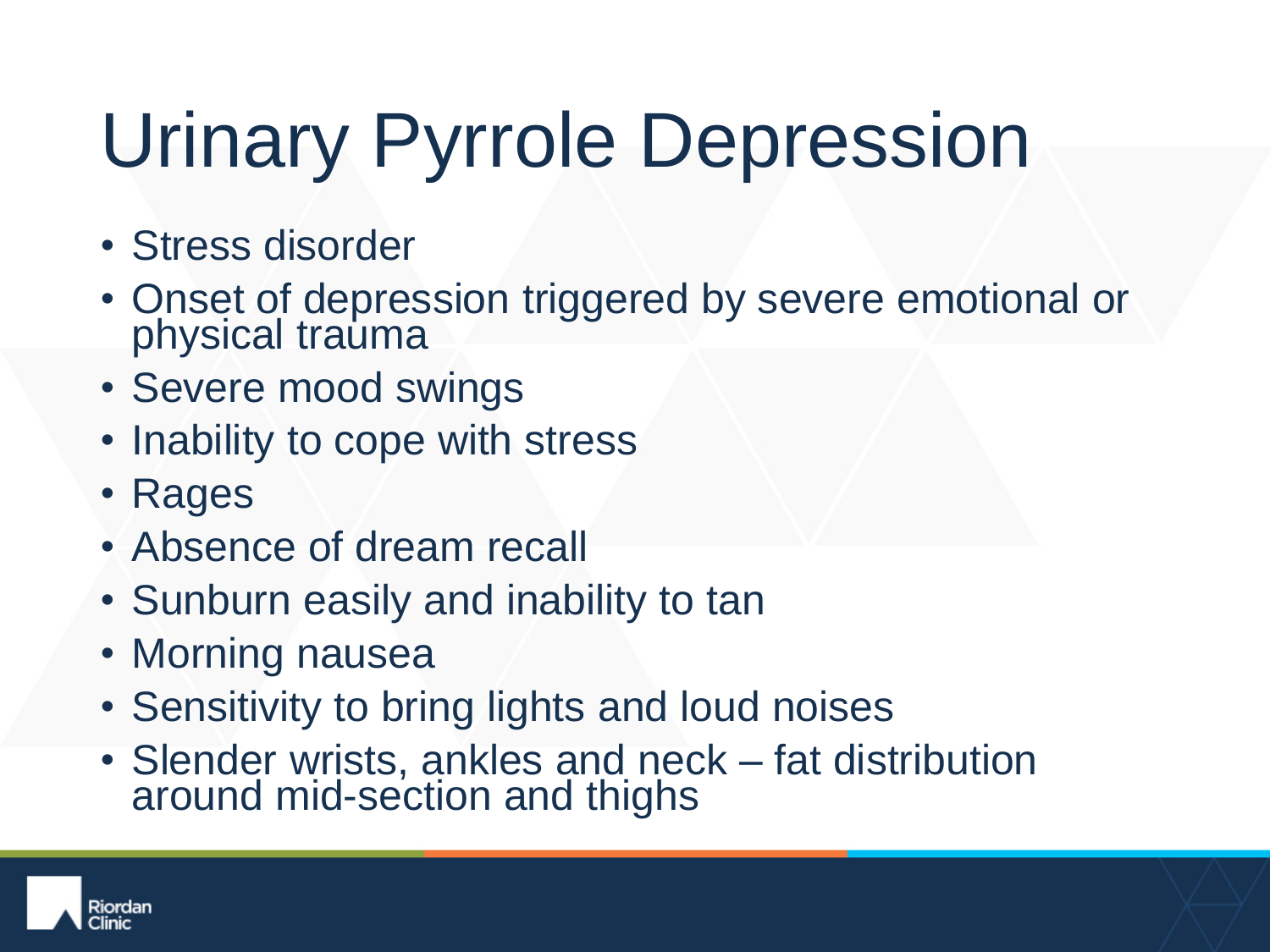#### Urinary Pyrrole Depression (cont.)

- Disturbed menstrual cycle or amenorrhea
- Delayed puberty and significant growth after 16
- Great inner tension
- Reading disorders and academic underachievement
- Fearful and pessimistic
- Isolate themselves
- Rapid-cycling bipolar disorder
- Live in a world of fear obsessed with disasters (terrorist attacks, natural disasters)
- Do best work late at night

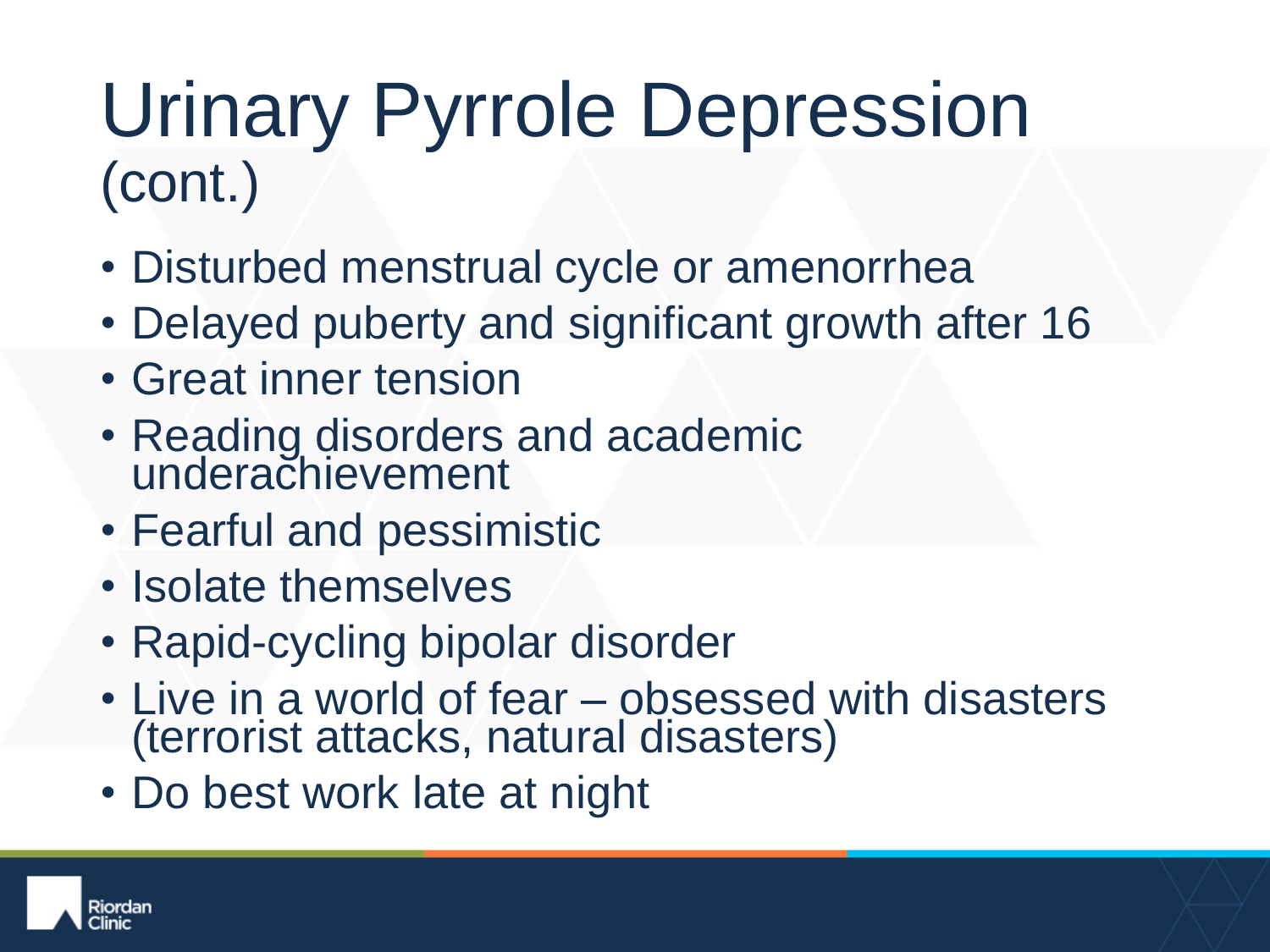# What Disturbs Methylation?

- 1. Lack of cofactors driving methylation forward (zinc, magnesium, B6)
- 2. Genetic mutations (MTHFR, COMT)
- 3. Medications (antacids)
- 4. Specific nutrients depleting methyl groups (niacin)
- 5. Environmental toxicity, heavy metals, chemicals (acetylaldehyde, arsenic, mercury)
- 6. Excessive substrate (high homocysteine)
- 7. Lack of sufficient methyl donors + specific medications such as methotrexate

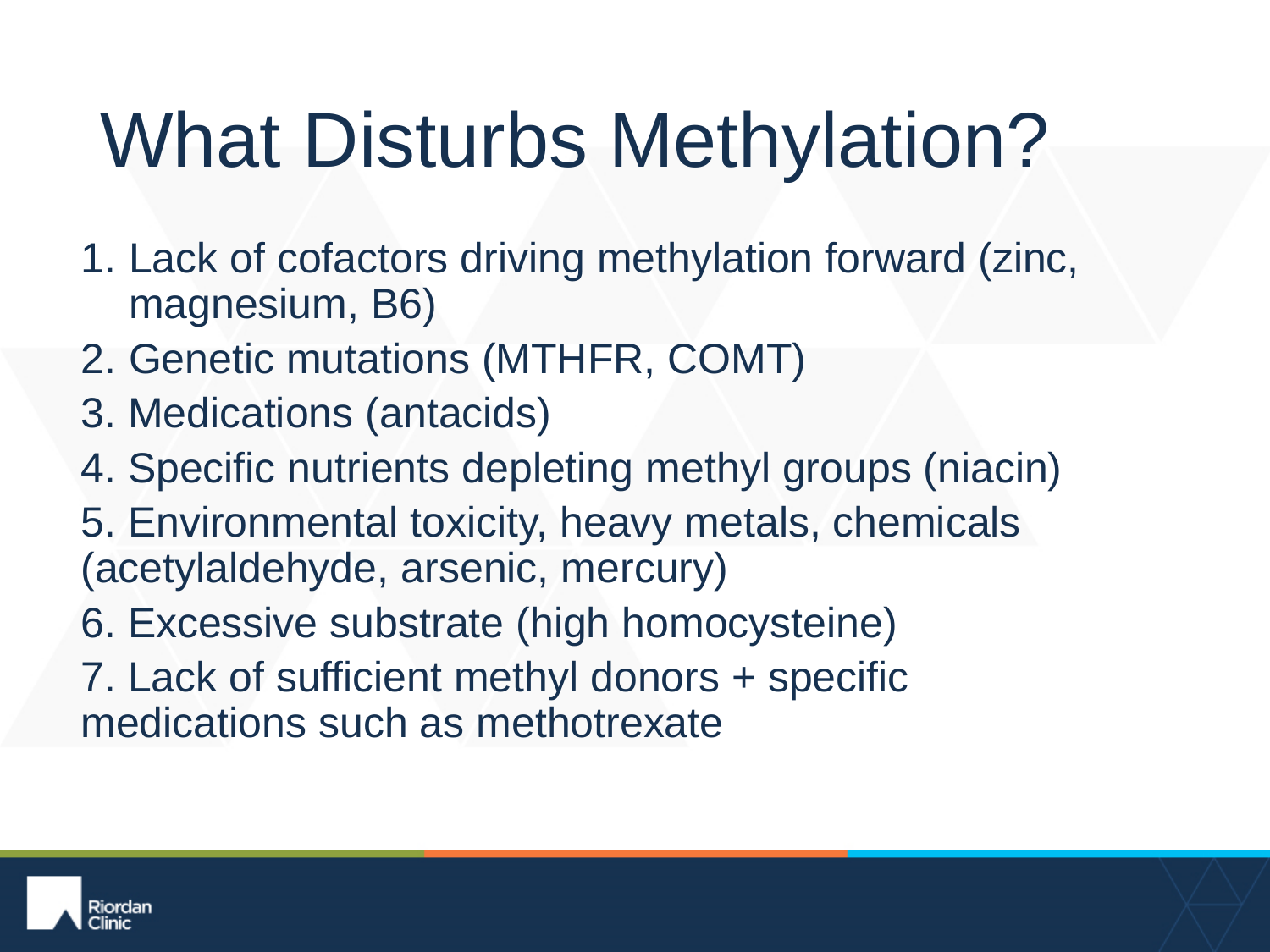

#### **Nutrient Cofactors**

#### **Pathway Planner**



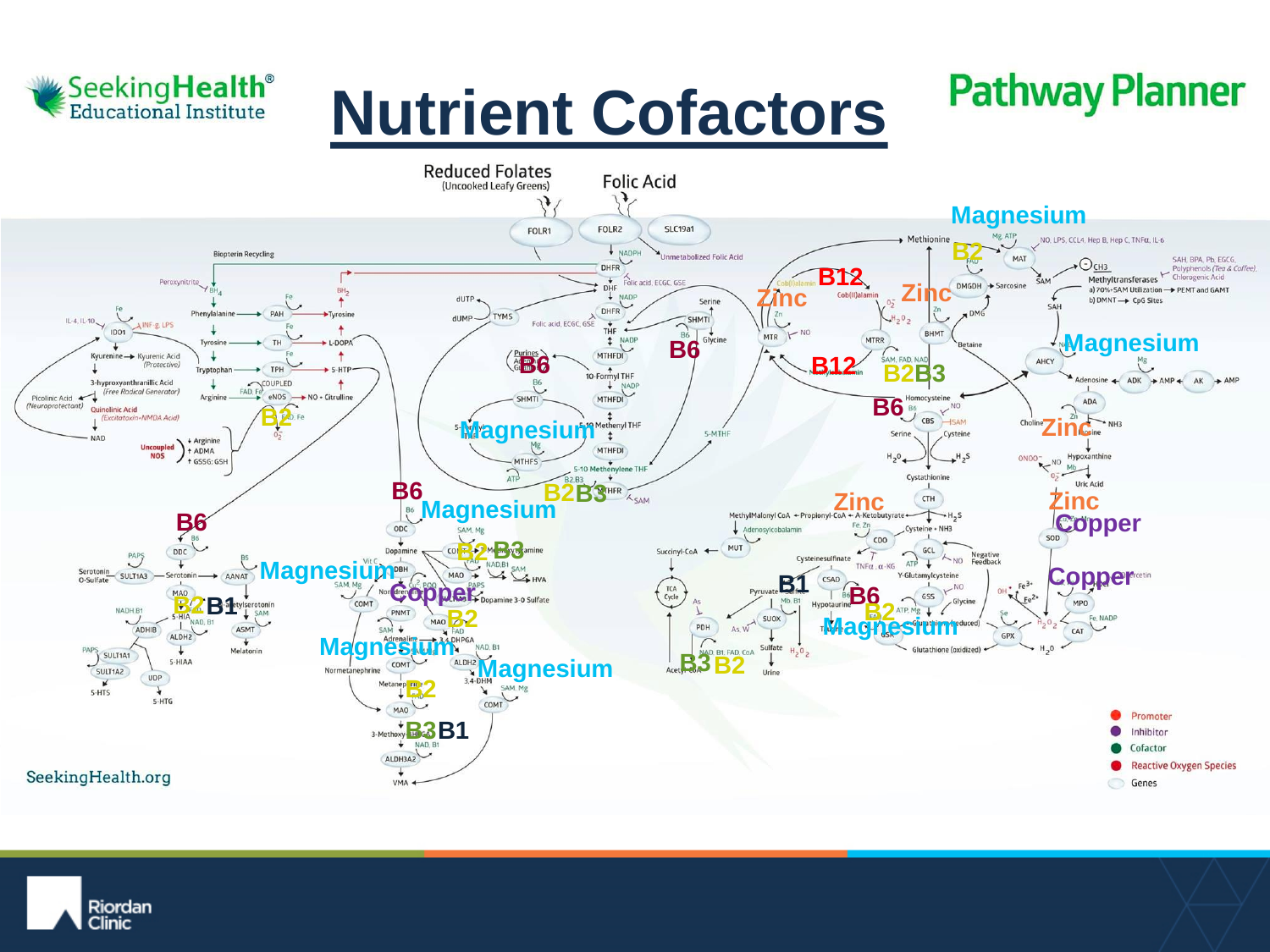Methylation Lab Panel *Bio-Center Laboratory* 

- CoenzymeQ10
- Glutathione (RBC)
- Histamine
- Homocysteine
- B12
- Folate
- Vitamin B2
- Vitamin B6
- Magnesium
- Copper
- Zinc
- Pyrroles

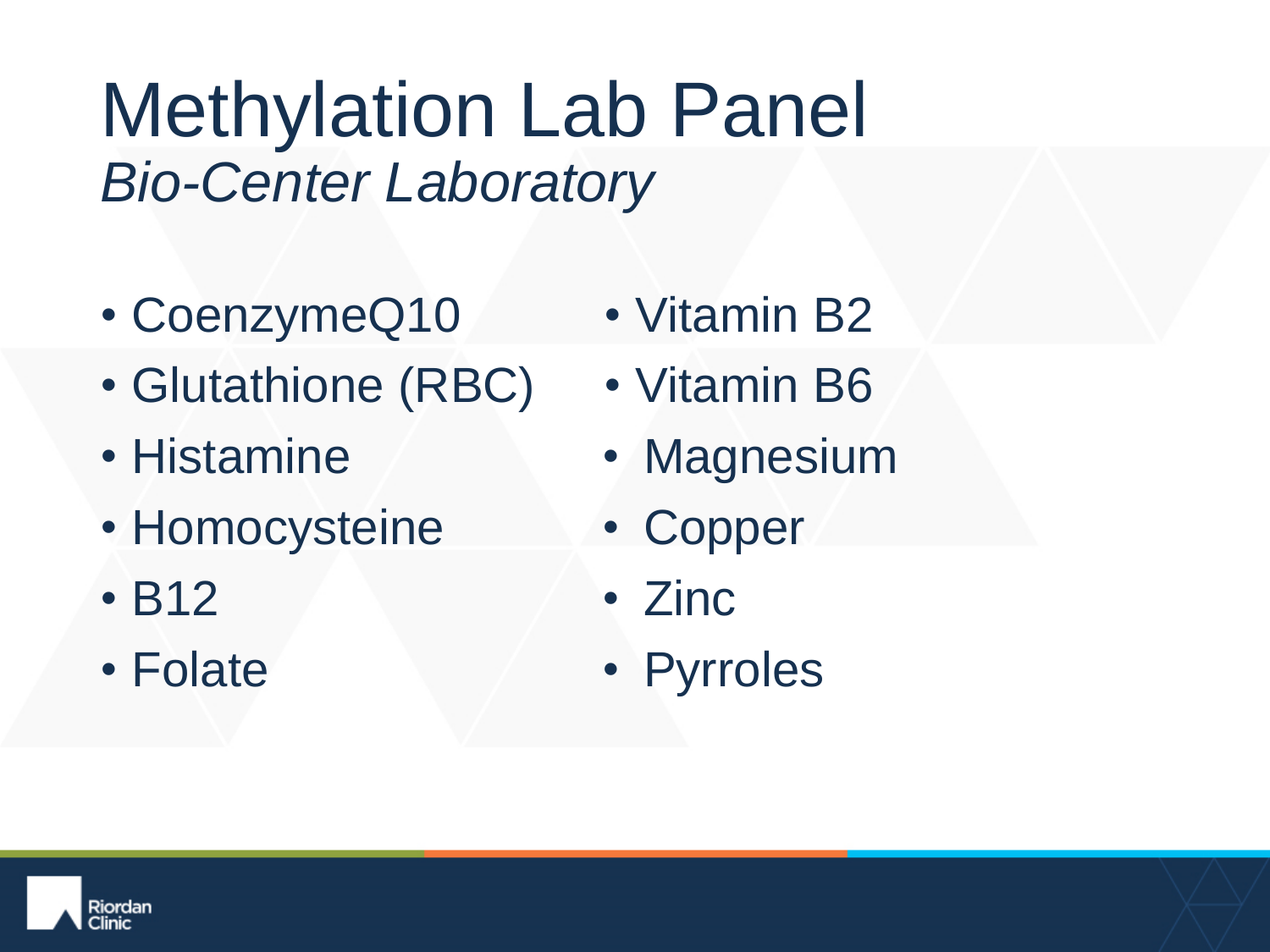

#### **Pathway Planner Genetic Mutations**



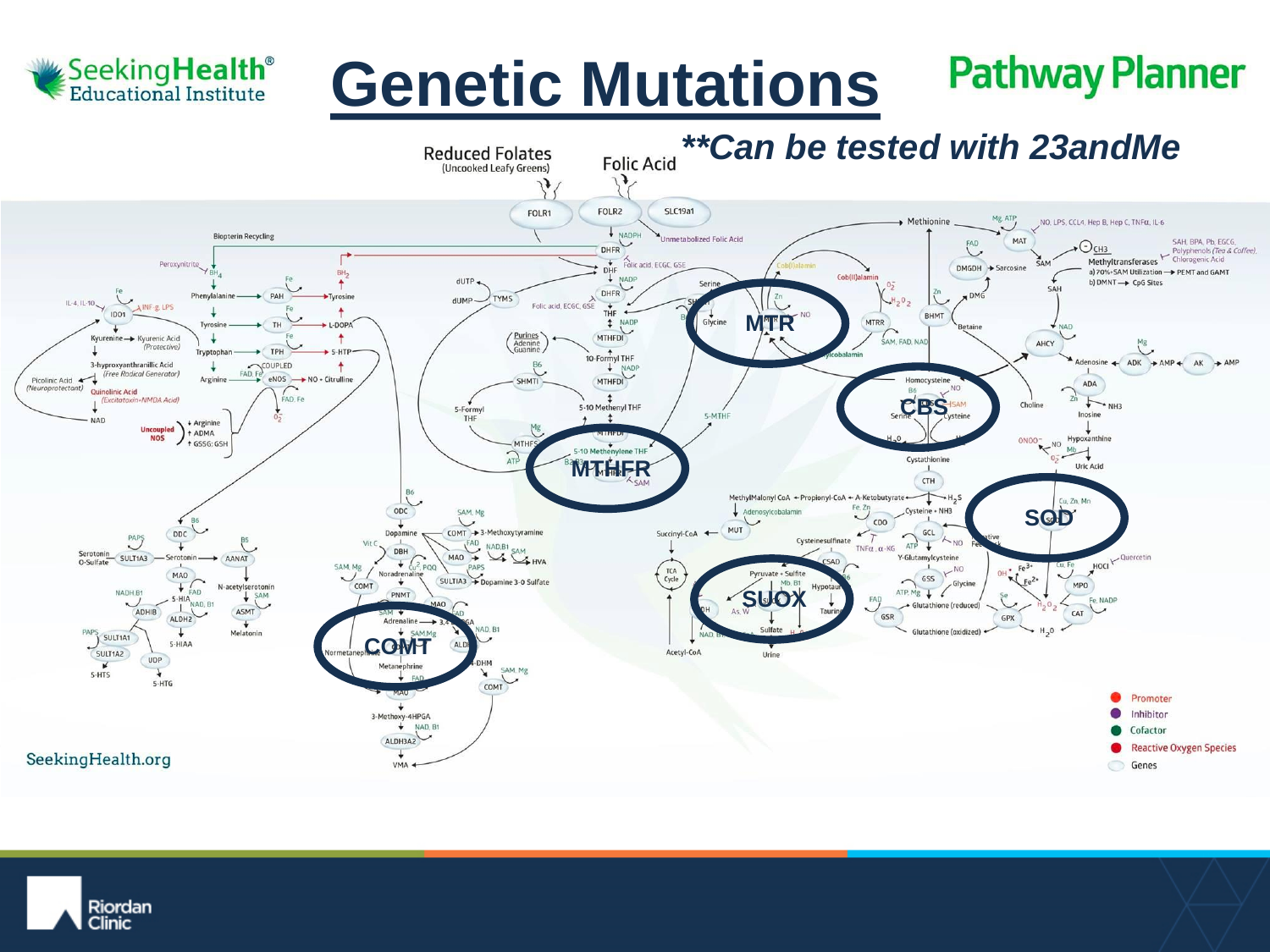# Conditions related to Methylation Defects

- **Diabetes**
- Fibromyalgia/Chronic Fatigue **Syndrome**
- Cancer
- Pulmonary Embolism
- Addictive Behavior (alcoholism)
- Insomnia
- Autism or Down Syndrome
- Frequent miscarriages
- Bipolar or manic depression
- Allergies or Multiple Chemical **Sensitivities**
- Atherosclerosis
- Spina Bifida or Cleft Palate or Neural Tube Defects
- Multiple Sclerosis and other Autoimmune Disorders
- Hashimoto's or Hypothyroidism (The Thyroid Summit- available here)
- ADD or ADHD
- Dementia/Alzheimer's
- **Schizophrenia**
- Anxiety
- **Neuropathy**
- Lyme Disease
- Chronic Viral Infections

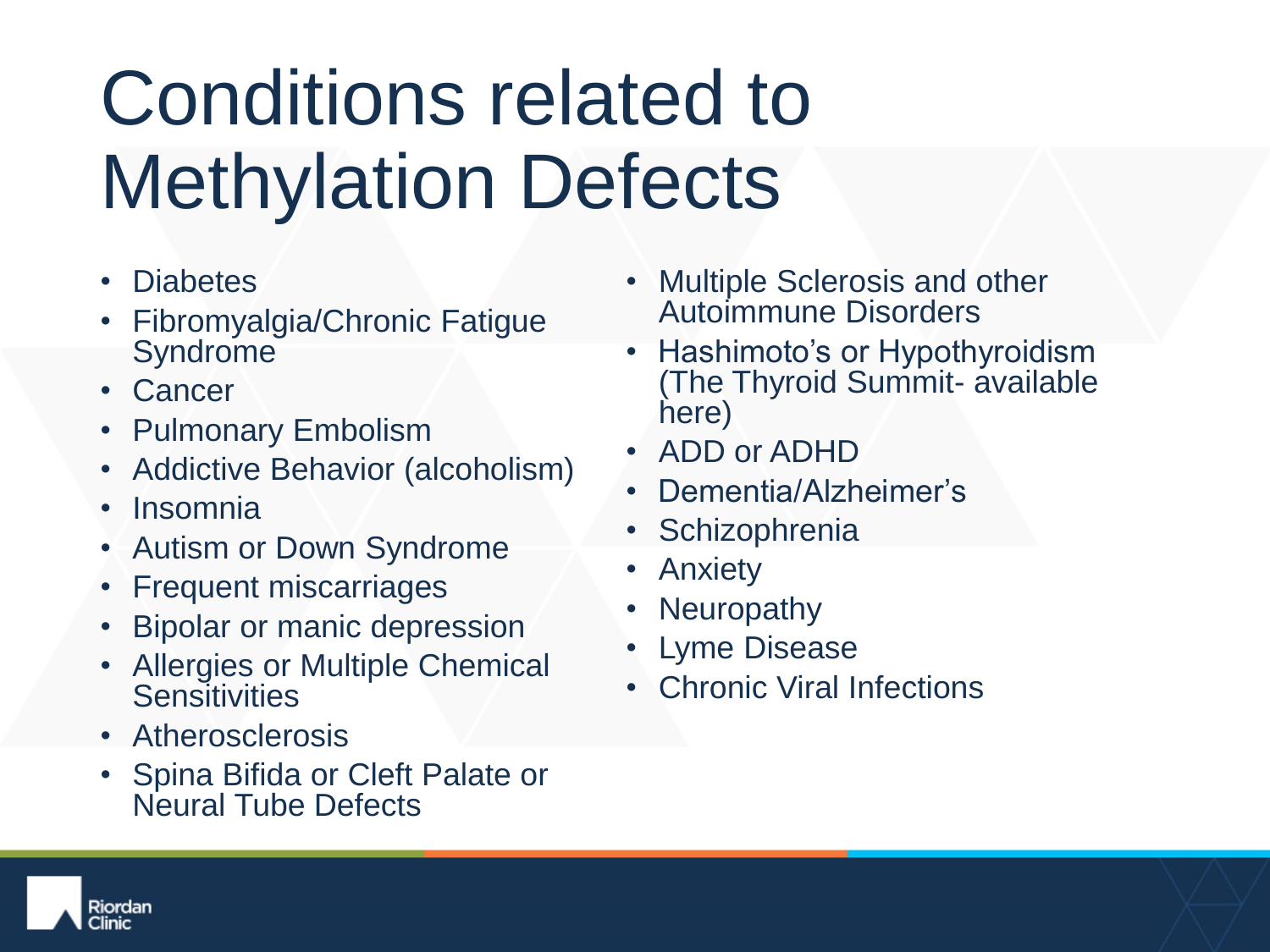#### Where do I start??

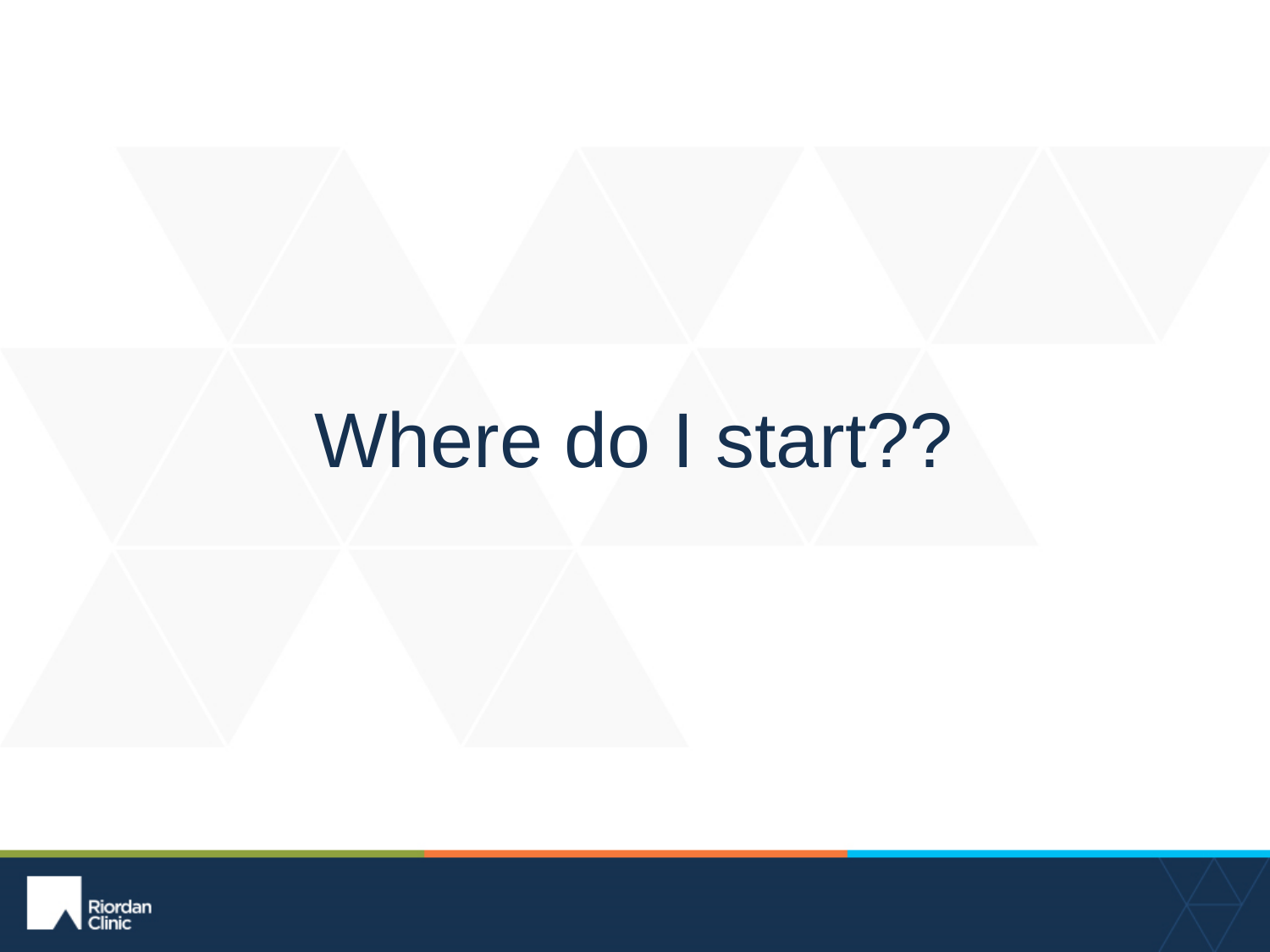

#### Too much, or too fast can jam up the methylation gears!!

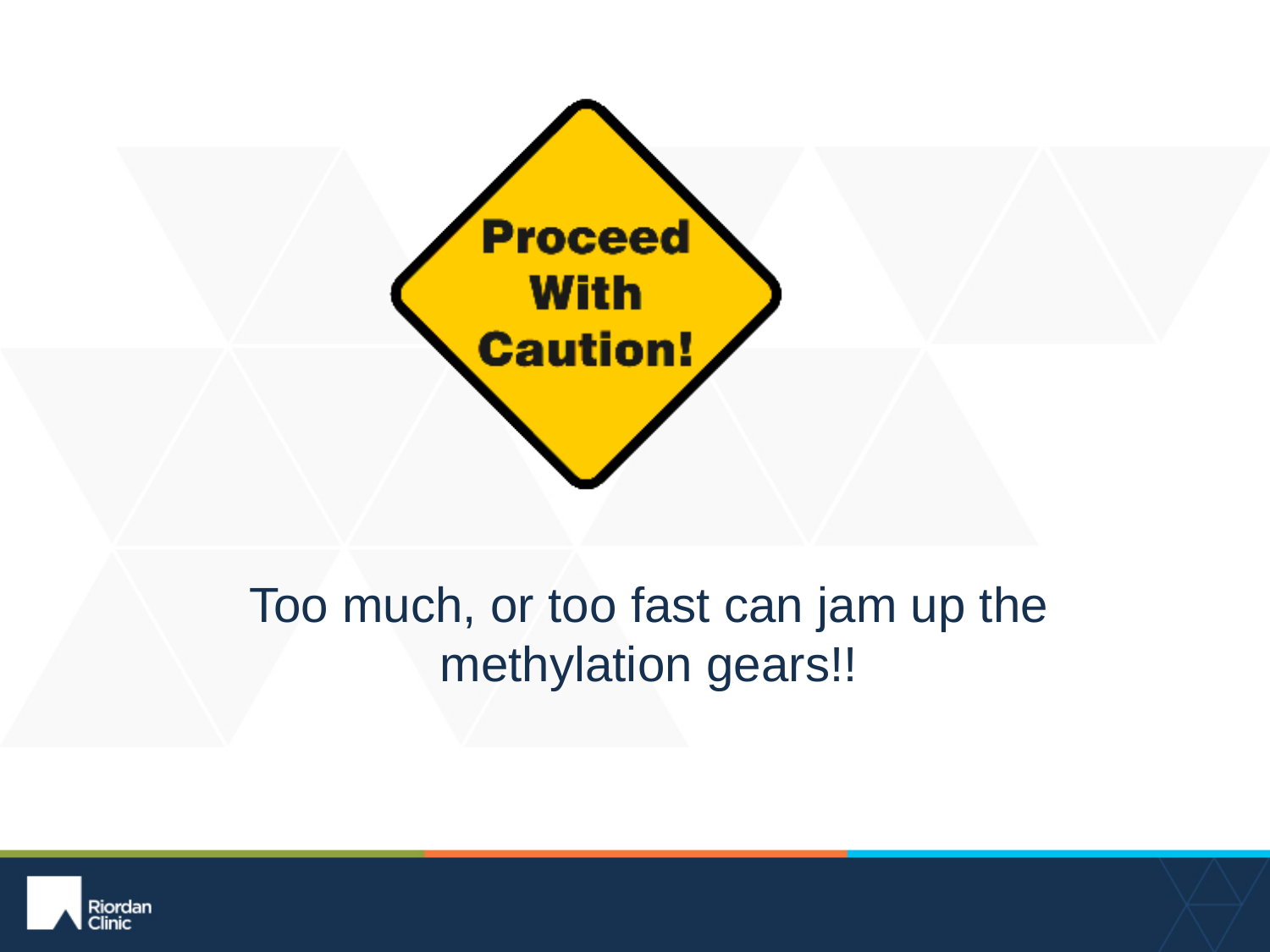#### 1. Address Diet and Gut Function

- Poor diet = poor nutritional status
- Gut microbiome (prebiotics and probiotics)
- Poor absorption and leaky gut
- Lack of digestive enzymes
- Improper elimination

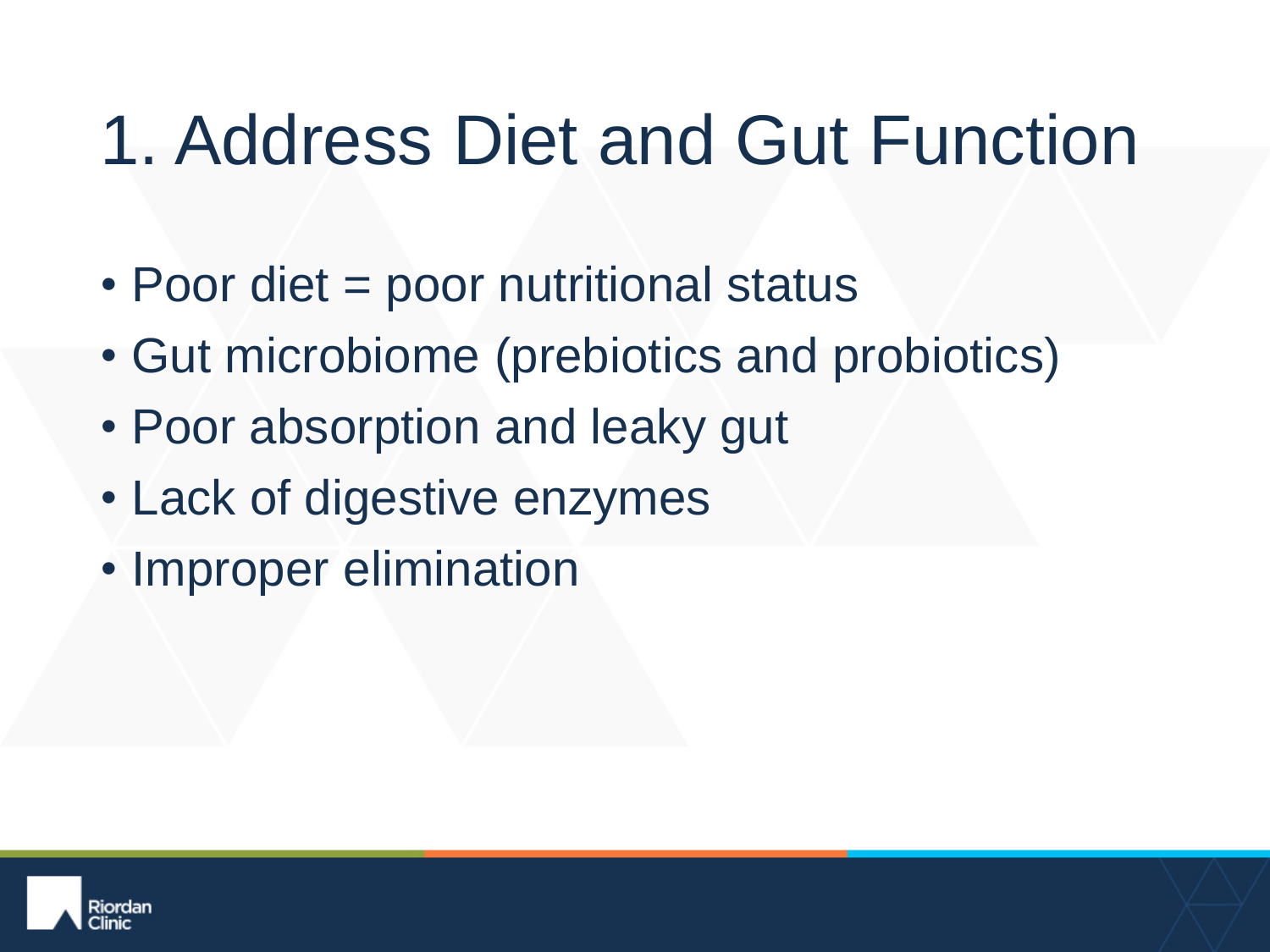#### 2. Reduce Environmental Toxicity

- People with methylation defects have a difficult time eliminating toxins
- Avoid chemicals found in air, water, food, environment, cosmetics, and medications

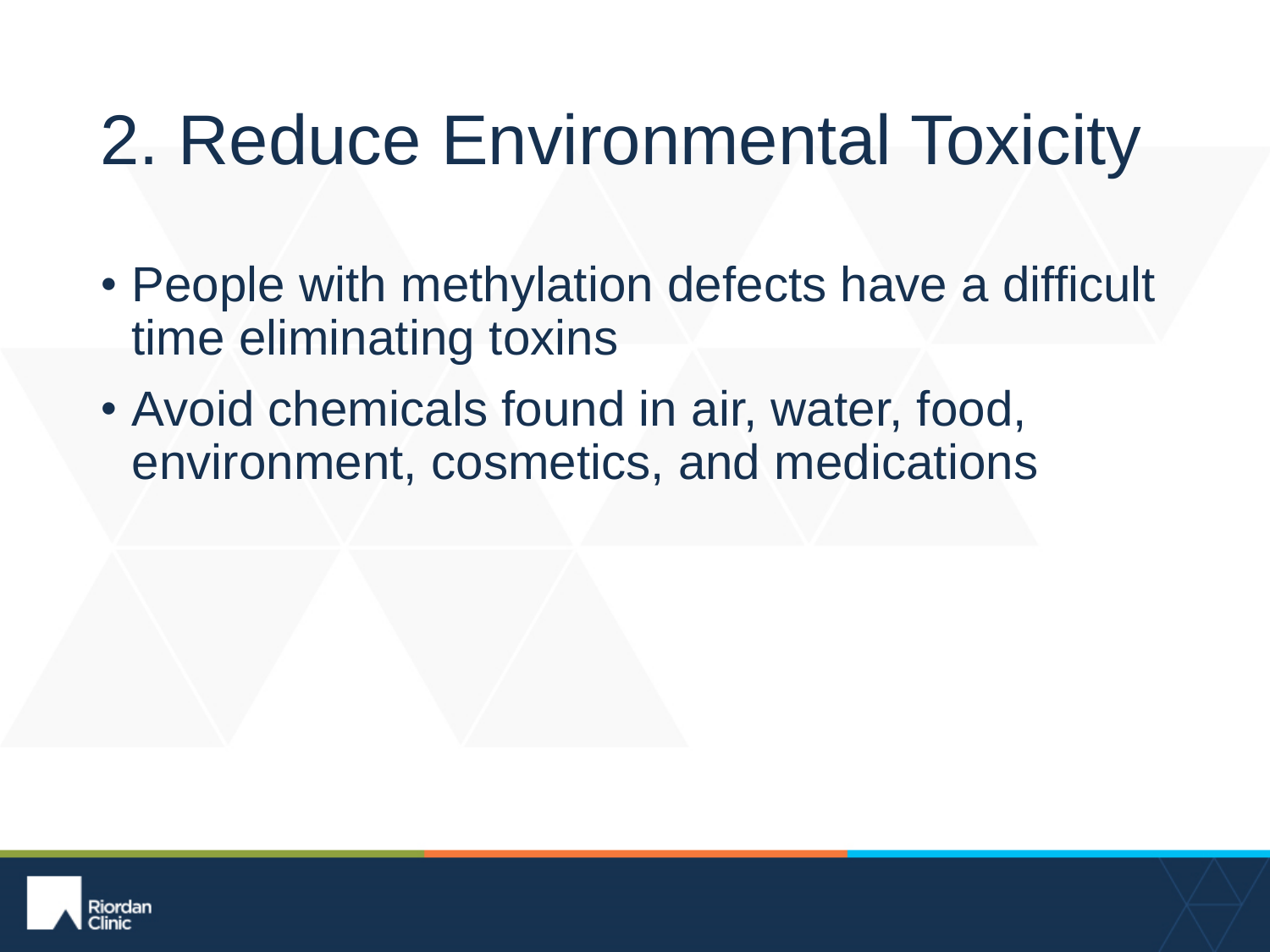#### 3. Use Medication with Caution

- Certain drugs can deplete methylation nutrients
- Watch out for:
	- methotrexate
	- metformin
	- antacids
	- acid blockers
	- proton pump inhibitors
	- corticosteroids
	- estrogen-containing drugs (birth control)

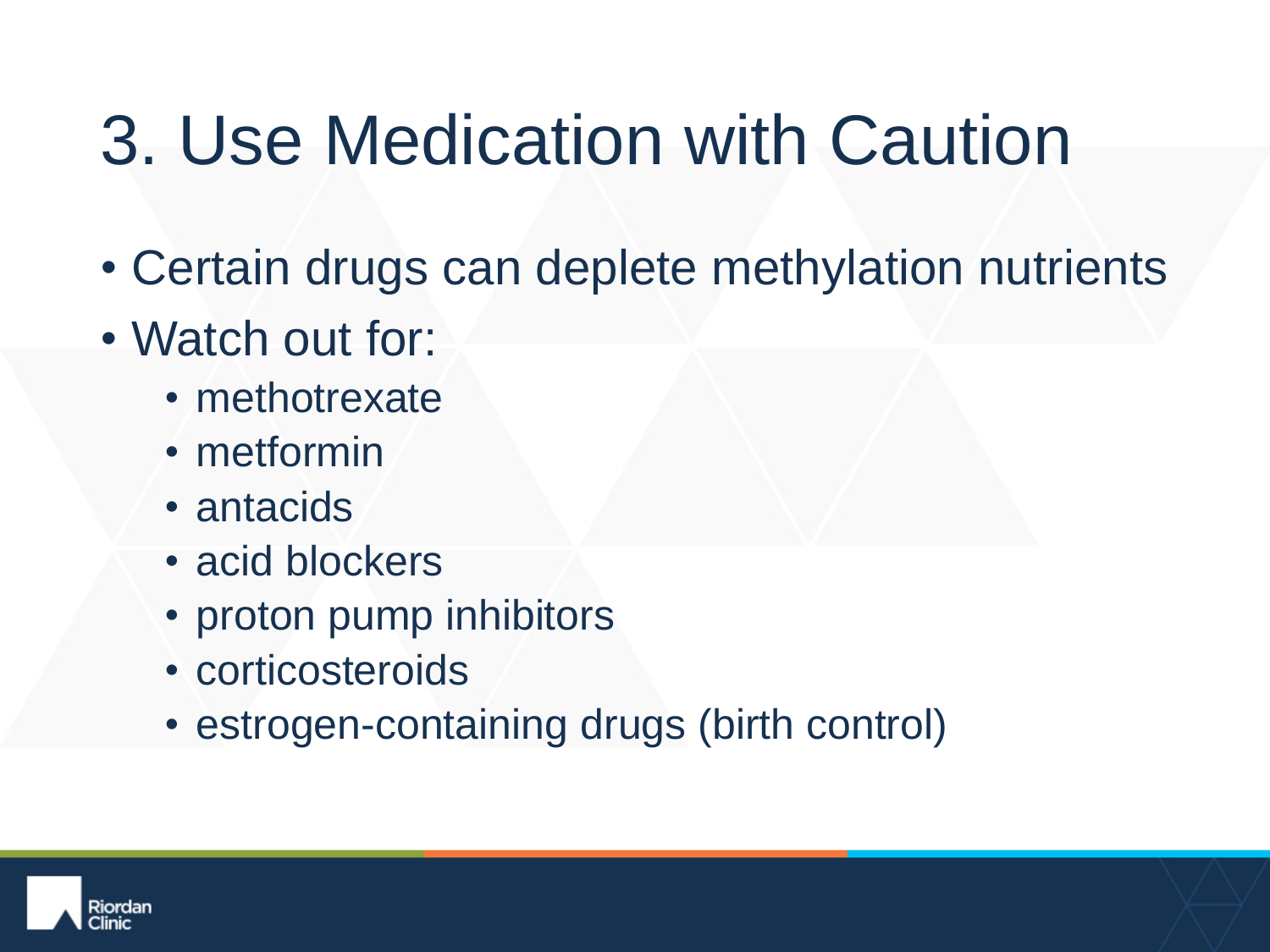#### 4. Limit Alcohol

- Alcohol can shut down methylation and deplete glutathione storage
- A by-product of alcohol consumption is acetylaldehyde (this is also a potent neurotoxin released by Candida)

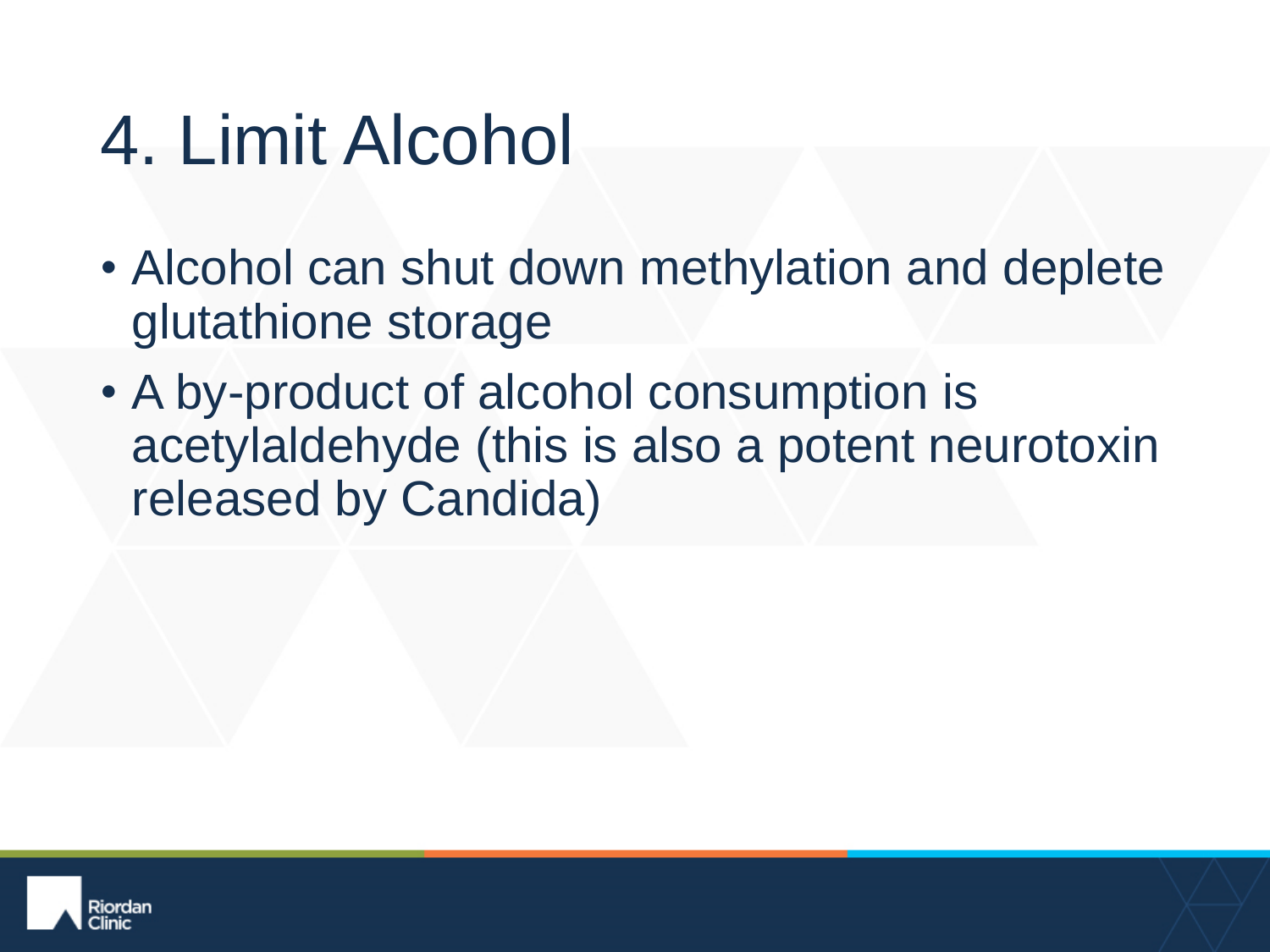#### 5. Manage Oxidative Stress

- Oxidative stress slows down the methylation cycle and slows output of methylated nutrients such as neurotransmitters and CoQ10
- Antioxidants "lubricate" and speed up and smooth out methylation AND all of the positive functions associated with methylation

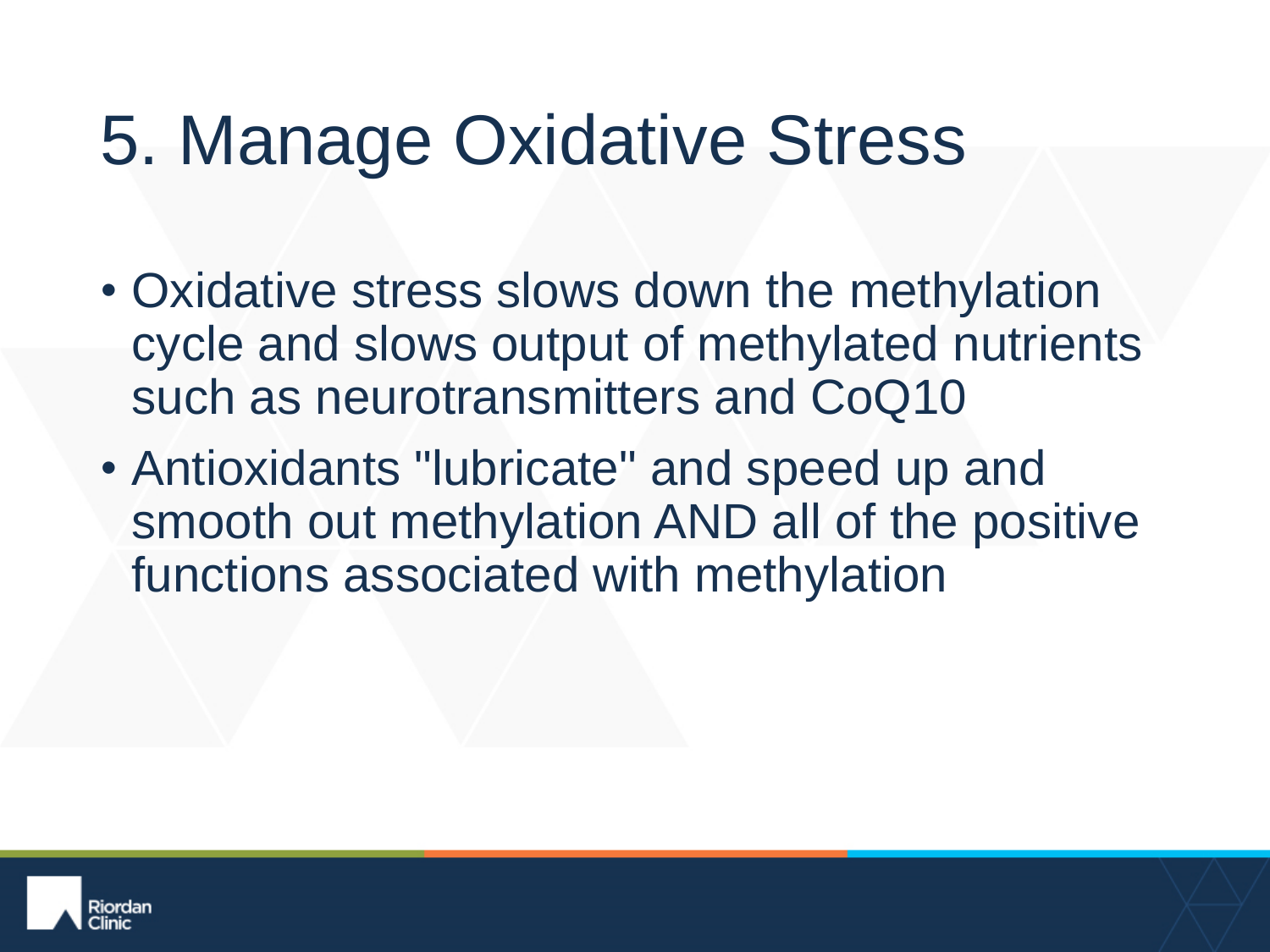#### 6. If Undermethylated, Avoid Nutrients that "Steal" Methyl Groups

- High dose niacin (or the prescription version Niaspan) can deplete methyl groups
- Niacin can slow down a "bad methyl folate trip"
- Niacin works great in paranoid schizophrenics who are overmethylated

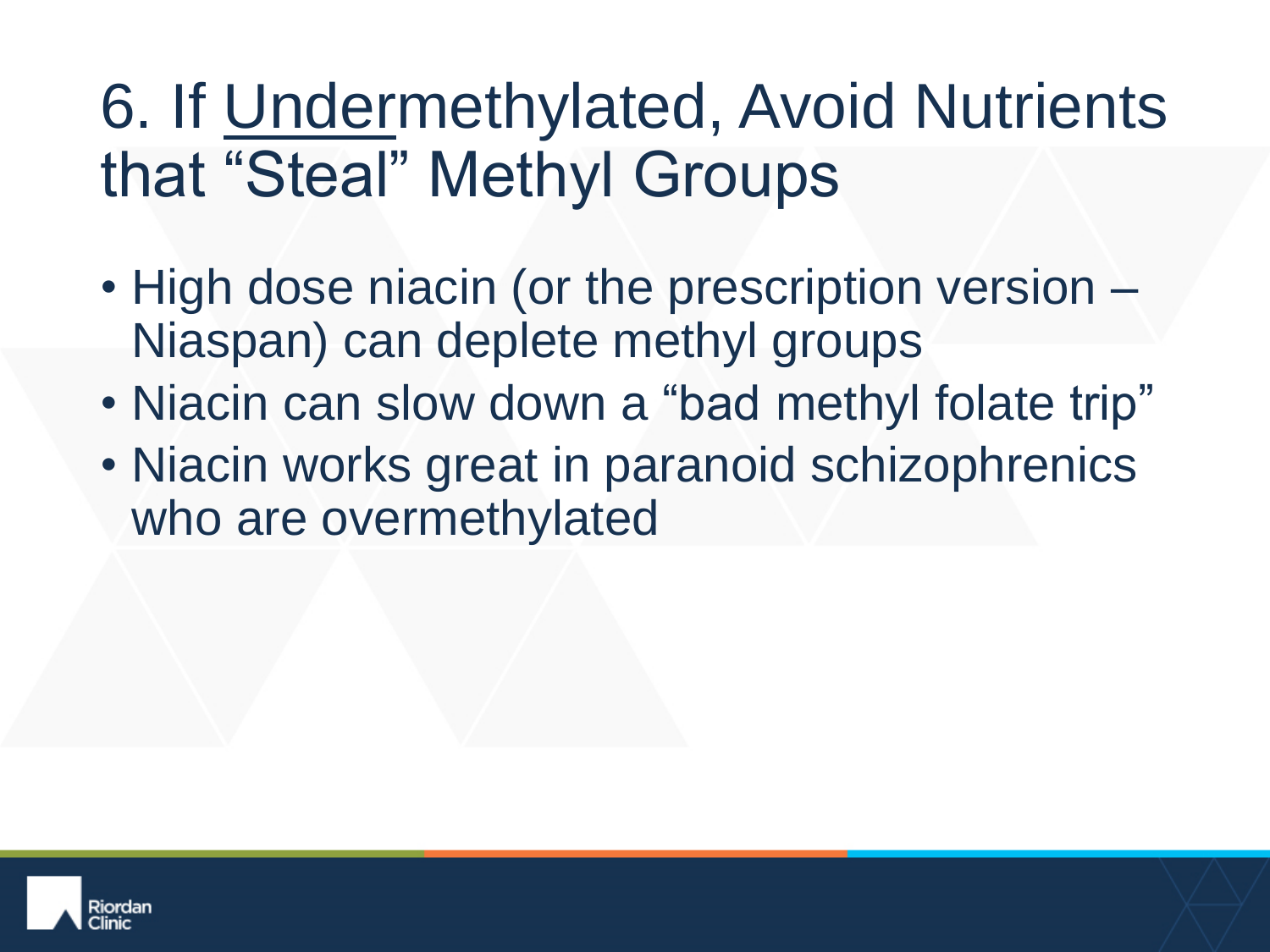#### 7. Address Heavy Metal Toxicity

- Avoid mercury in the diet
- Remove mercury amalgams from the teeth
- Other heavy metals to avoid:
	- lead in your bloodstream
	- cadmium if you smoke
	- high copper
	- aluminum, arsenic, etc.

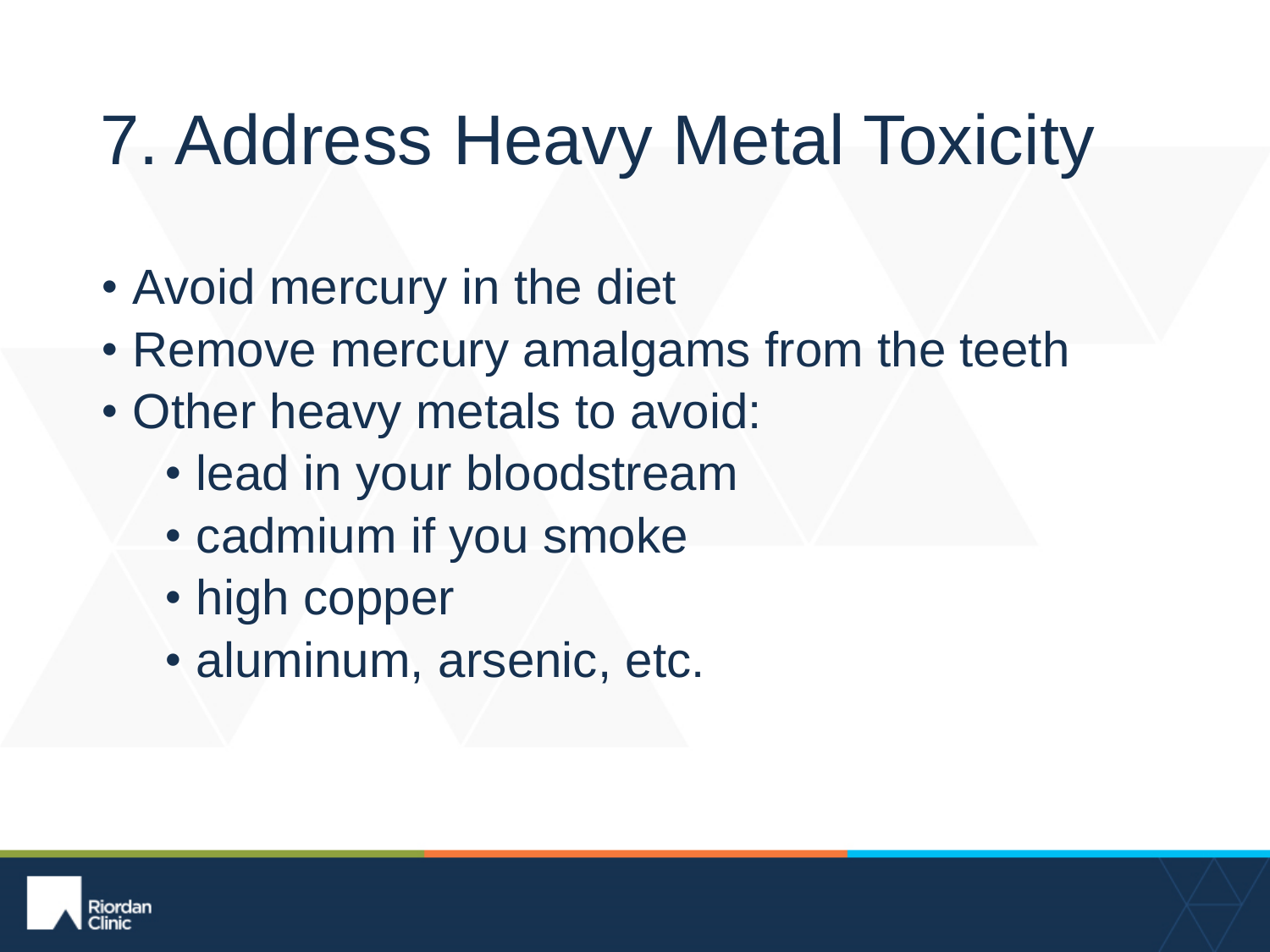# 8. Reduce Stress

- Stress depletes key nutrients (magnesium and B vitamins)
- Stress "puts more demand" on the system
- Creates more oxidative stress

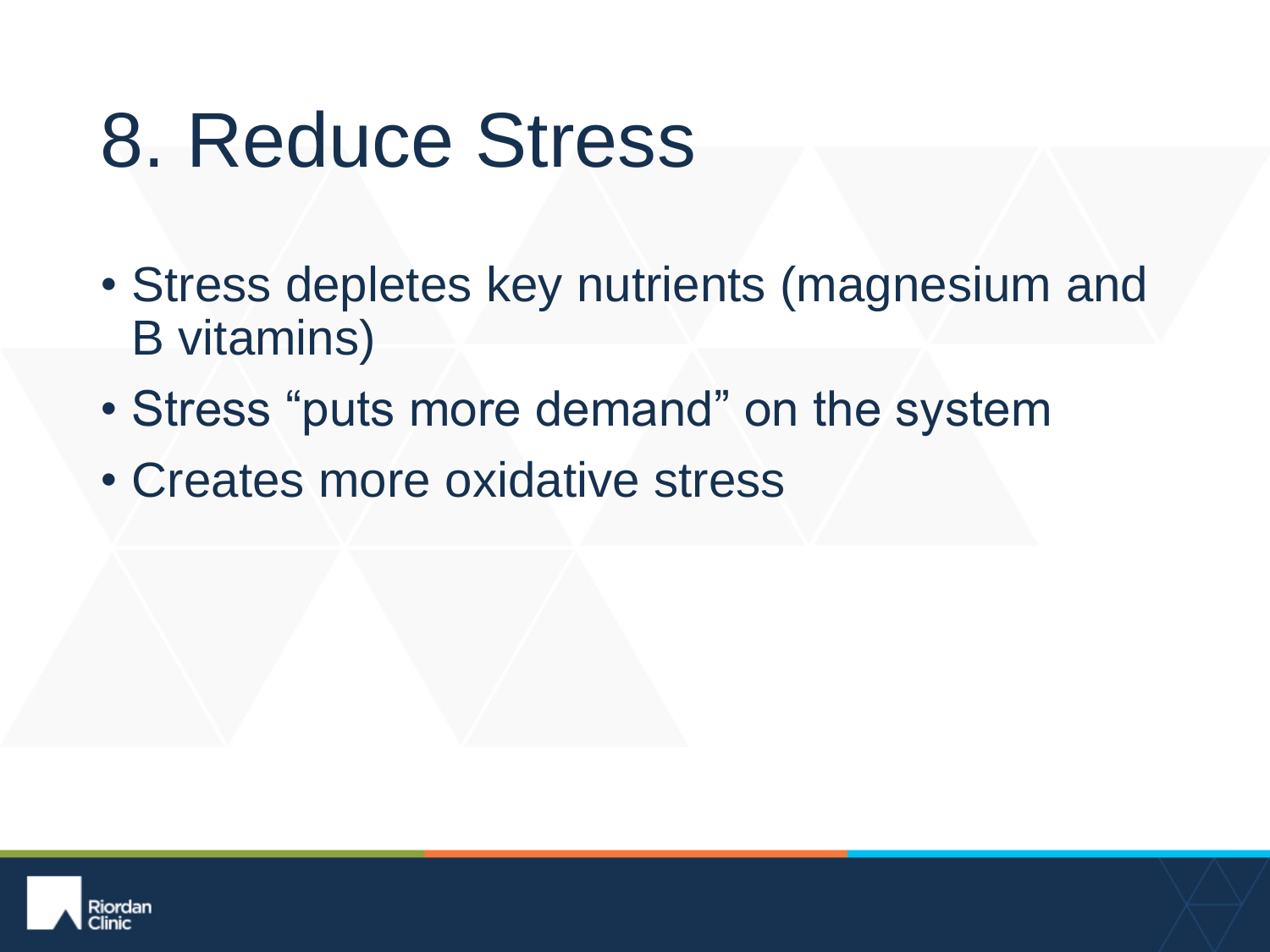# 9. Know Your Status

- 23andMe.com you can test genetic errors in your enzymes
- Methylation Lab Panel Bio-Center Laboratory

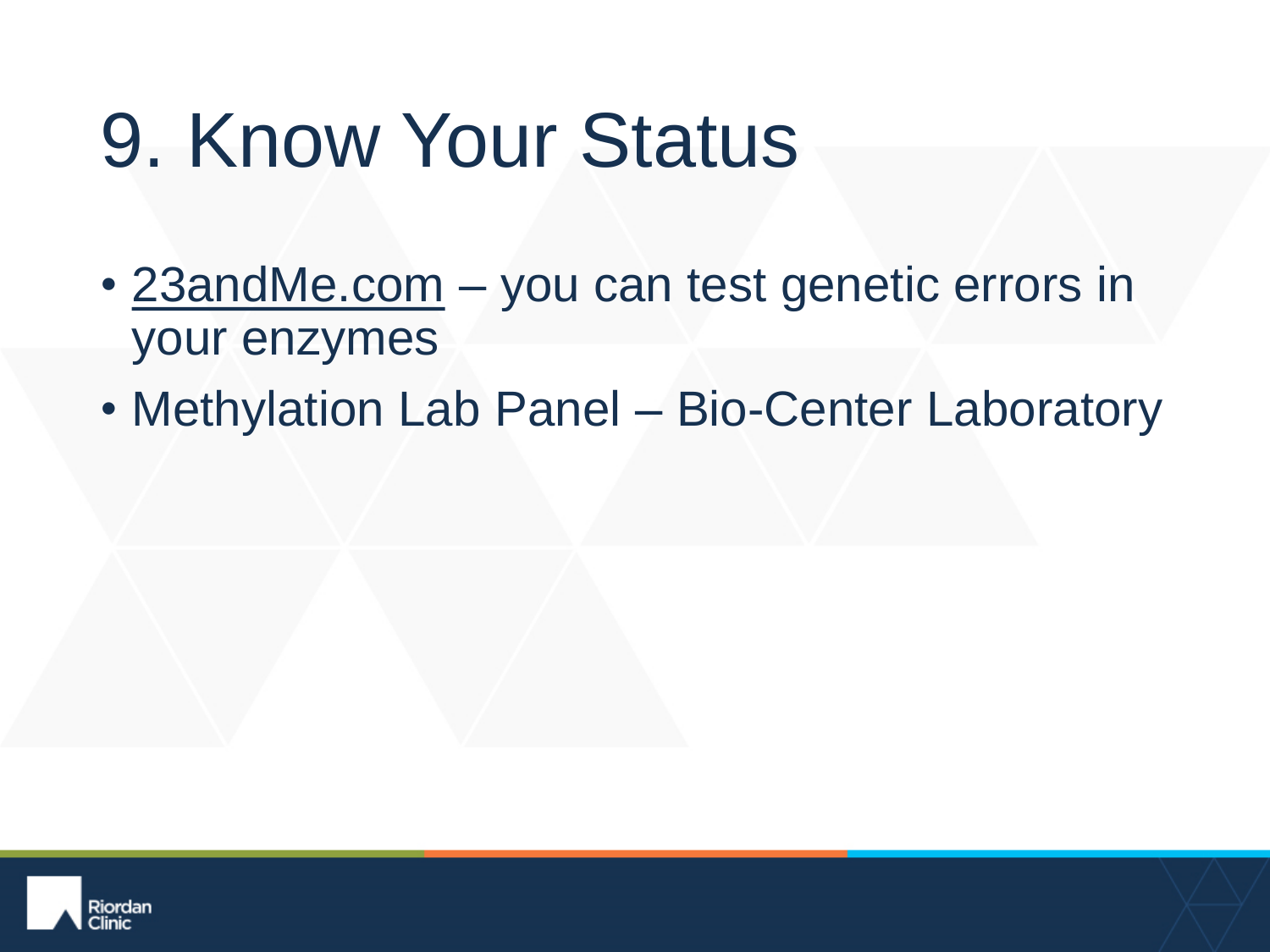### Reference Information:

- Dr. Ben Lynch (www.seekinghealth.org)
- Dr. William Walsh "Nutrient Power"